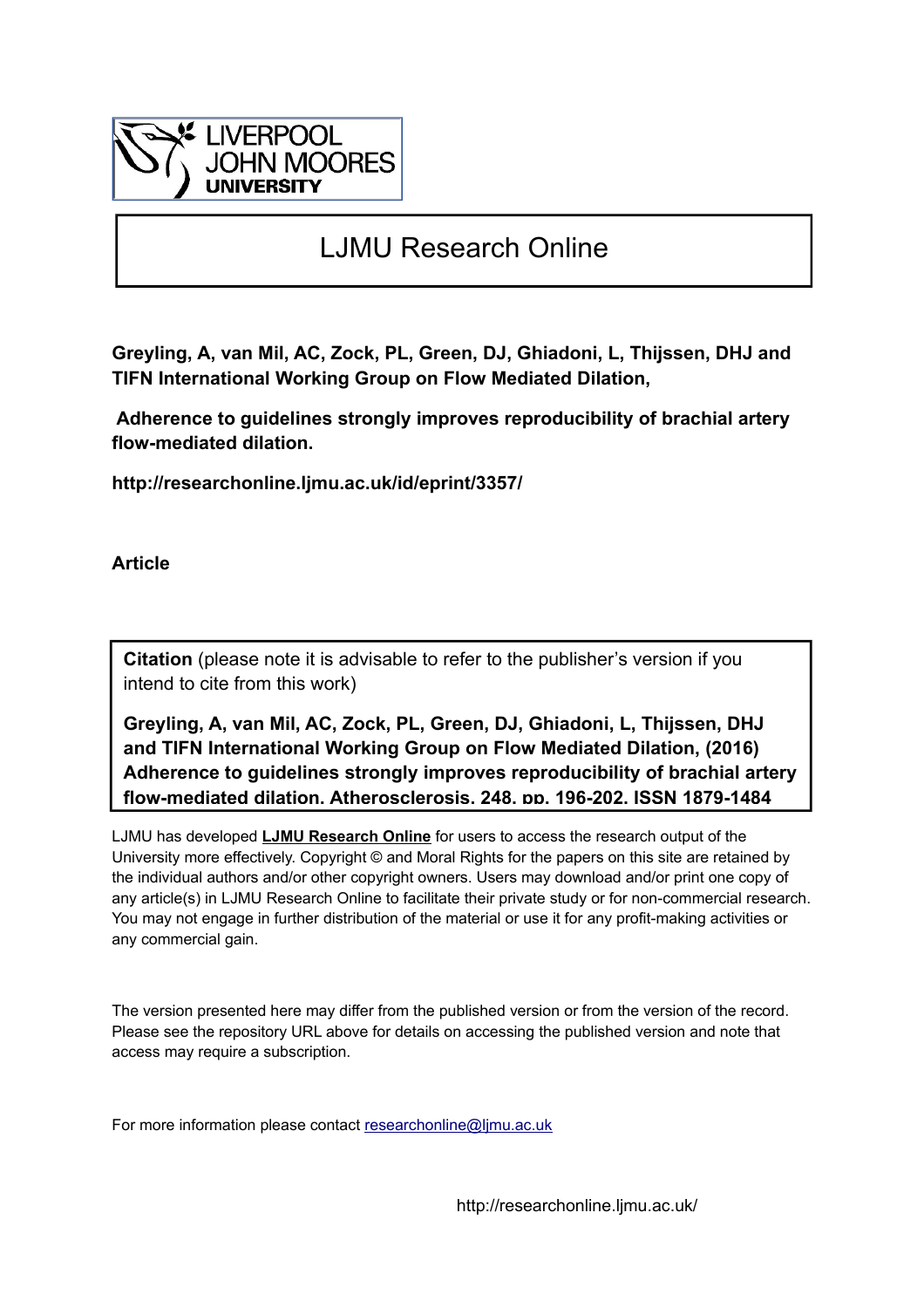| 1              | ADHERENCE TO GUIDELINES STRONGLY IMPROVES REPRODUCIBILITY OF                                         |
|----------------|------------------------------------------------------------------------------------------------------|
| $\overline{2}$ | <b>BRACHIAL ARTERY FLOW-MEDIATED DILATION</b>                                                        |
| $\mathfrak{Z}$ |                                                                                                      |
| $\overline{4}$ | Arno Greyling a, b, Anke C.C.M van Mil a, c, d, Peter L. Zock b, c, Daniel J. Green e, Lorenzo       |
| 5              | Ghiadoni <sup>f</sup> , Dick H. Thijssen <sup>a, g*</sup>                                            |
| 6              | on behalf of the TIFN International Working Group on Flow Mediated Dilation                          |
| 7              | <sup>A)</sup> Department of Physiology, Radboud University Medical Centre, Nijmegen, The Netherlands |
| 8              | $B$ ) Unilever R&D Vlaardingen, Vlaardingen, The Netherlands                                         |
| 9              | <sup>C)</sup> TI Food and Nutrition, Wageningen, The Netherlands                                     |
| 10             | <sup>D)</sup> Maastricht University Medical Centre, Maastricht, The Netherlands                      |
| 11             | E) School of Sports Science, Exercise and Health, The University of Western Australia, Crawley,      |
| 12             | Australia                                                                                            |
| 13             | F) University of Pisa, Pisa, Italy                                                                   |
| 14             | <sup>G)</sup> Research institute for Sport and Exercise Sciences, Liverpool John Moores University,  |
| 15             | Liverpool, United Kingdom                                                                            |
| 16             | <b>Short title:</b> Reproducibility of flow mediated dilation                                        |
| 17             | Word count text: 3504                                                                                |
| 18             | Word count abstract: 244                                                                             |
| 19             | <b>Figures: 2</b>                                                                                    |
| 20             | Tables: 4                                                                                            |
| 21             | *Author for correspondence:                                                                          |
| 22             | Prof. Dick H.J. Thijssen, Department of Physiology, Radboud University Medical Center,               |
| 23             | Nijmegen, the Netherlands. Tel: +31243614222, Email: Dick.Thijssen@radboudumc.nl                     |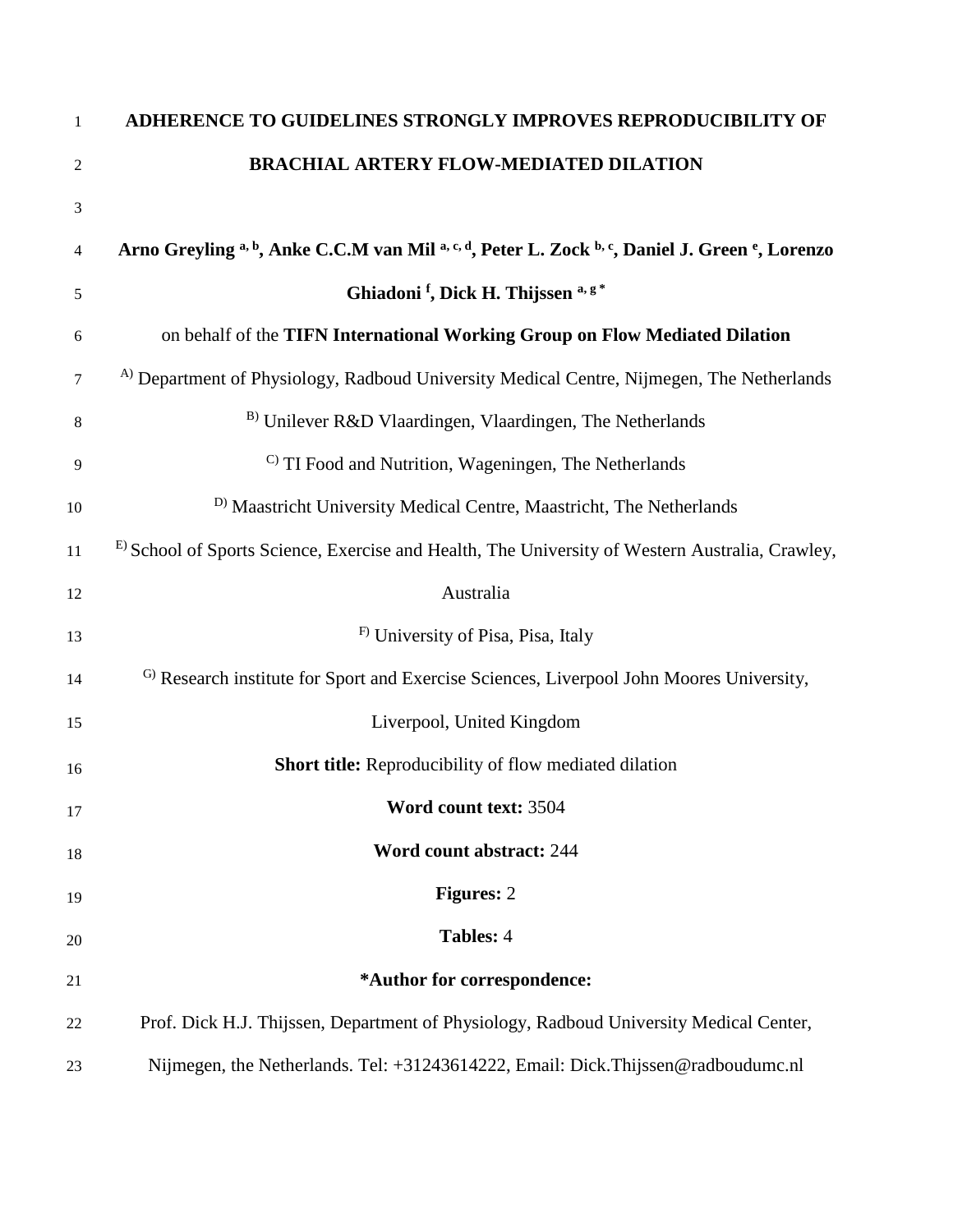#### **ABSTRACT**

 **Background:** Brachial artery FMD is widely used as a non-invasive measure of endothelial function. Adherence to expert guidelines is believed to be of vital importance to obtain reproducible measurements. We conducted a systematic review of studies reporting on the reproducibility of the FMD in order to determine the relation between adherence to current expert guidelines for FMD measurement and its reproducibility.

 **Methods:** Medline-database was searched through July 2015 and 458 records were screened for FMD reproducibility studies reporting the mean difference and variance of repeated FMD measurements. An adherence score was assigned to each of the included studies based on reported adherence to published guidelines on the assessment of brachial artery FMD. A Typical Error Estimate (TEE) of the FMD was calculated for each included study. The relation between the FMD TEE and the adherence score was investigated by means of Pearson correlation coefficients and multiple linear regression analysis.

 **Results:** Twenty-seven studies involving 48 study groups and 1,537 subjects were included in the analyses. The adherence score ranged from 2.4 to 9.2 (out of a maximum of 10) and was strongly 39 and inversely correlated with FMD TEE (adjusted  $R^2=0.36$ , P<0.01). Use of automated edge- detection software, continuous diameter measurement, true peak diameter for %FMD calculation, a stereostatic probe holder, and higher age emerged as factors associated with a lower FMD TEE. **Conclusions:** These data demonstrate that adherence to current expert consensus guidelines and applying contemporary techniques for measuring brachial artery FMD decreases its measurement error.

 **Keywords:** cardiovascular disease; atherosclerosis; endothelial function; reproducibility; methodology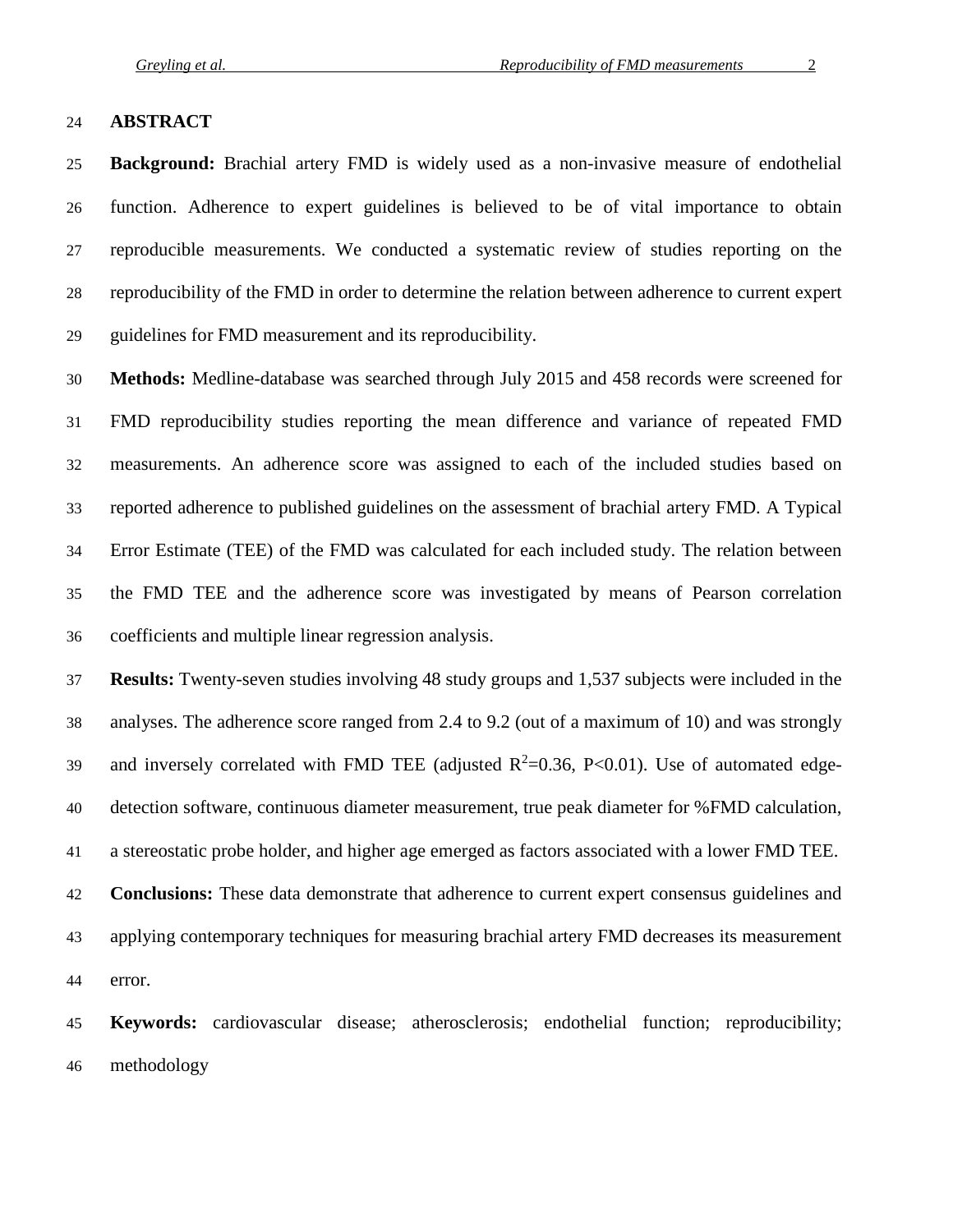#### **INTRODUCTION**

 The endothelium is a key regulator of vascular homeostasis and endothelial dysfunction is an 49 early manifestation of atherosclerosis  $^1$ . Currently, the most widely used technique to study endothelial function *in vivo* is the flow-mediated dilation (FMD) of the brachial artery. This is a non-invasive, ultrasound-based method which correlates with endothelial function of the 52 coronary arteries  $2<sup>3</sup>$  and independently predicts cardiovascular disease (CVD)  $4<sup>5</sup>$ . The technique is attractive as a surrogate end-point, especially since changes in FMD can be detected across a 54 relatively short timeframe <sup>6</sup>. Despite its popularity, minor changes in the methodological 55 approach may critically impact variability and decrease reproducibility of the FMD response  $7-9$ .

 Previous expert consensus guidelines have made important contributions to standardize the technical approach and to set minimum standard requirements for FMD measurements ,  $11$ . However, not all studies on FMD apply these recommendations, or only in part. The impact of adherence to these guidelines on the reproducibility of FMD measurements is currently unclear, but may importantly contribute to the measurement error of the FMD technique Furthermore, little is known about the relative importance of the individual aspects of the expert-consensus guidelines to contribute to the reproducibility of the FMD. Better quantitative data on this matter can help reduce variation within and between studies, which will increase the statistical power of studies on FMD to detect changes and, subsequently, decrease chances for type II errors.

 In light of these considerations, we hypothesized that adherence to expert consensus guidelines is 68 related to better reproducibility of FMD measurements  $10, 11$ . Therefore, we performed a systematic search for published studies that reported data on reproducibility of FMD measurements, and investigated the relation between (full or partial) adherence to current expert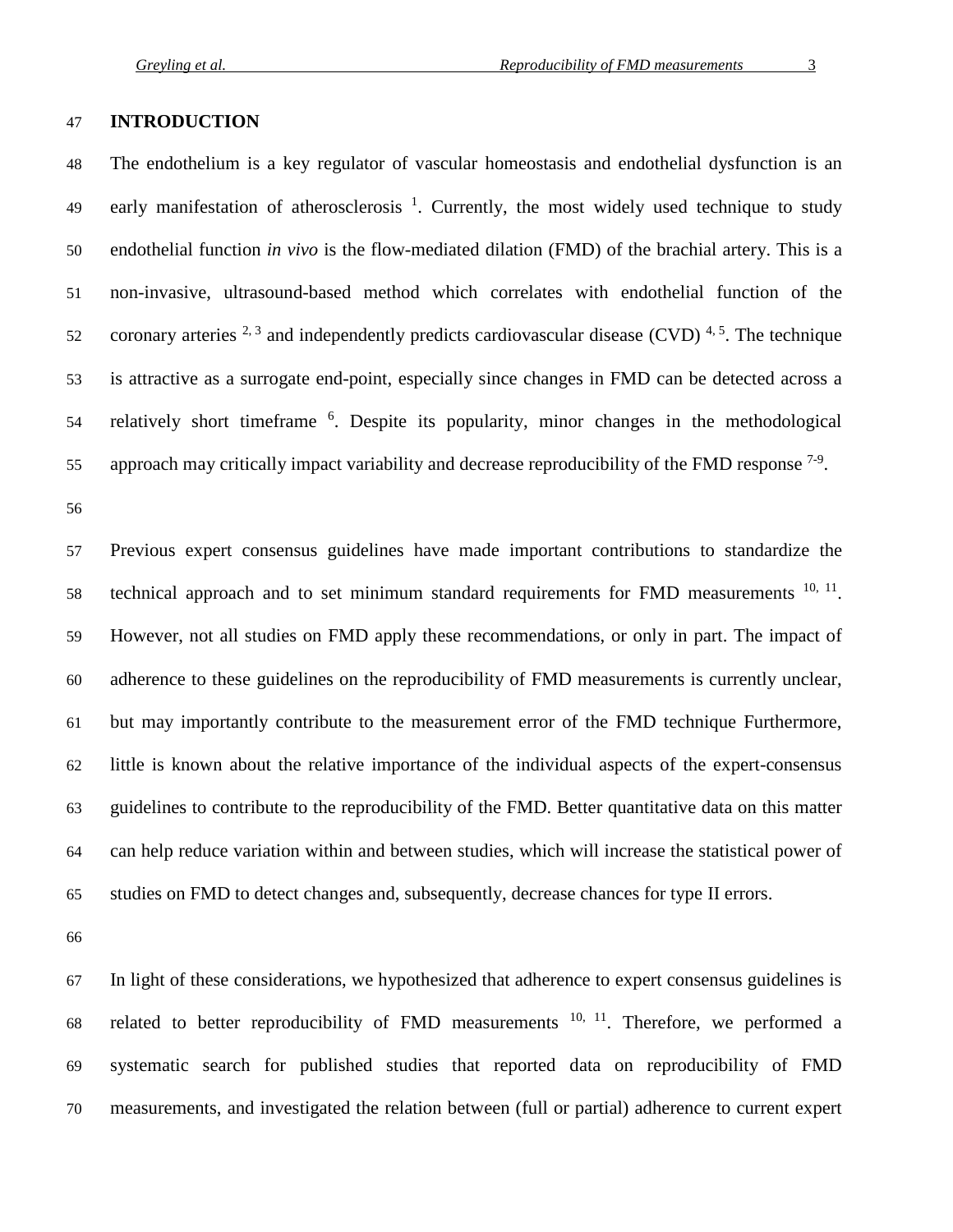consensus guidelines and reproducibility of the FMD. Secondly, we explored which subject- and methodology-related factors were related to FMD reproducibility.

#### **METHODS**

#### **Search Strategy**

 The MEDLINE bibliographic database was searched (January 2000 through July 2015) for studies that assessed the reproducibility of the FMD using the following search terms: *"flow mediated dilation", "flow mediated dilatation", "flow mediated vasodilation", "flow mediated vasodilatation", "endothelial function", "endothelial dysfunction", "FMD", "FMV", "brachial artery", "reproducibility", "reliability", "repeatability", "coefficient of variation", "CV", and "variance".* The search was limited to studies in human adults published in the English language. Additionally, we supplemented the search by hand-searching references of included studies and relevant reviews and meta-analyses on this topic.

# **Selection of Studies**

 Included studies were identified by means of a two-step selection process. During the first step, two reviewers (ACCMvM, AG) independently screened titles, abstracts and keywords of publications to identify potentially eligible studies. Studies were included if the mean difference and variance of repeated FMD measurements of the brachial artery were reported. During step 2 of the selection, both reviewers examined the full text of these publications to gauge eligibility based on two additional inclusion criteria: FMD was determined through noninvasive ultrasound imaging, and a reactive hyperaemia protocol (with an ischemia duration of 4 to 5 minutes) was used to elicit the shear stress stimulus required for FMD. Thus, studies that adopted (ischemic) hand-grip exercise, passive movement and/or skin warming protocols to elicit (brachial) artery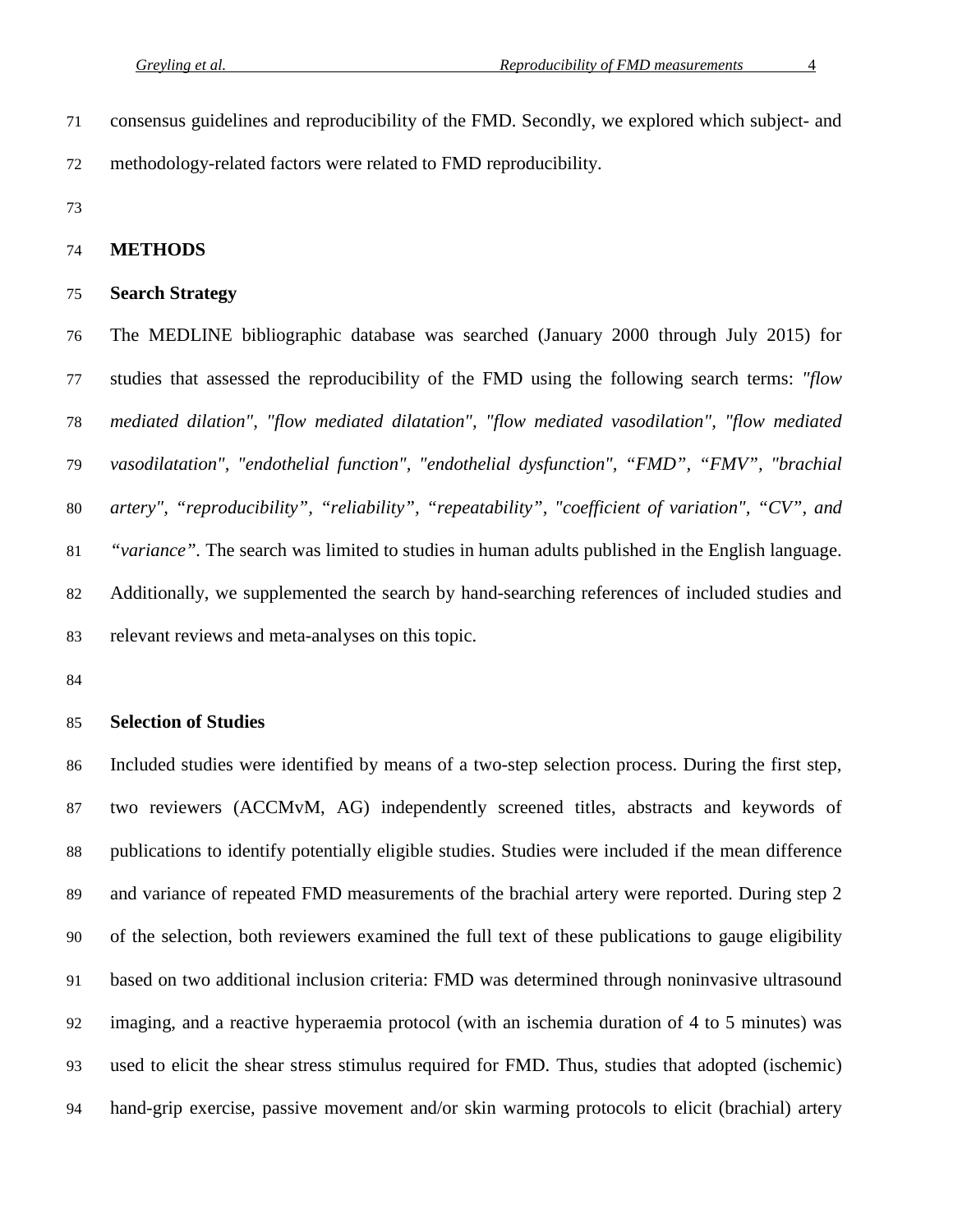dilation were not included in our analysis. In cases of discrepancy between the reviewers, eligibility was discussed along with a third reviewer (DHJT) until consensus was reached.

#### **Data extraction**

 *Study and subject characteristics:* A standardized data collection sheet was used to extract general publication details (author, year of publication, country) and specific study- and subject characteristics: number of subjects, mean age (in years); CVD risk status of the study population (defined as presence of diagnosed CVD, hypertension or diabetes); baseline brachial artery diameter (in mm); % brachial artery FMD and its associated variance for each repeated measurement; and the mean absolute difference between repeated FMD measurements and its associated variance.

 *Adherence to guidelines:* We extracted information from the methods sections of the individual papers to assess the adherence to current expert-consensus guidelines. Based on recent guidelines  $11$ , we scored each individual study on the reporting of 19 different factors which were divided over 4 categories. The categories were related to: 1. Subject preparation (10 items), 2. Image acquisition (4 items), 3. Data analysis (3 items), and 4. Laboratory (2 items). Before performing the systematic literature search, values were assigned to each factor proportional to its perceived importance for valid assessment of the FMD. This was done through expert consensus discussion within the Working Group (AG, LG and DHJT) (see online data supplement). The *"Adherence Score*" that could be assigned to a study ranged from 0 to 10 points, depending on how many of the 19 different factors that were reported. In addition, we counted the number of previous studies on FMD published by the principal author of each study included in the systematic review. This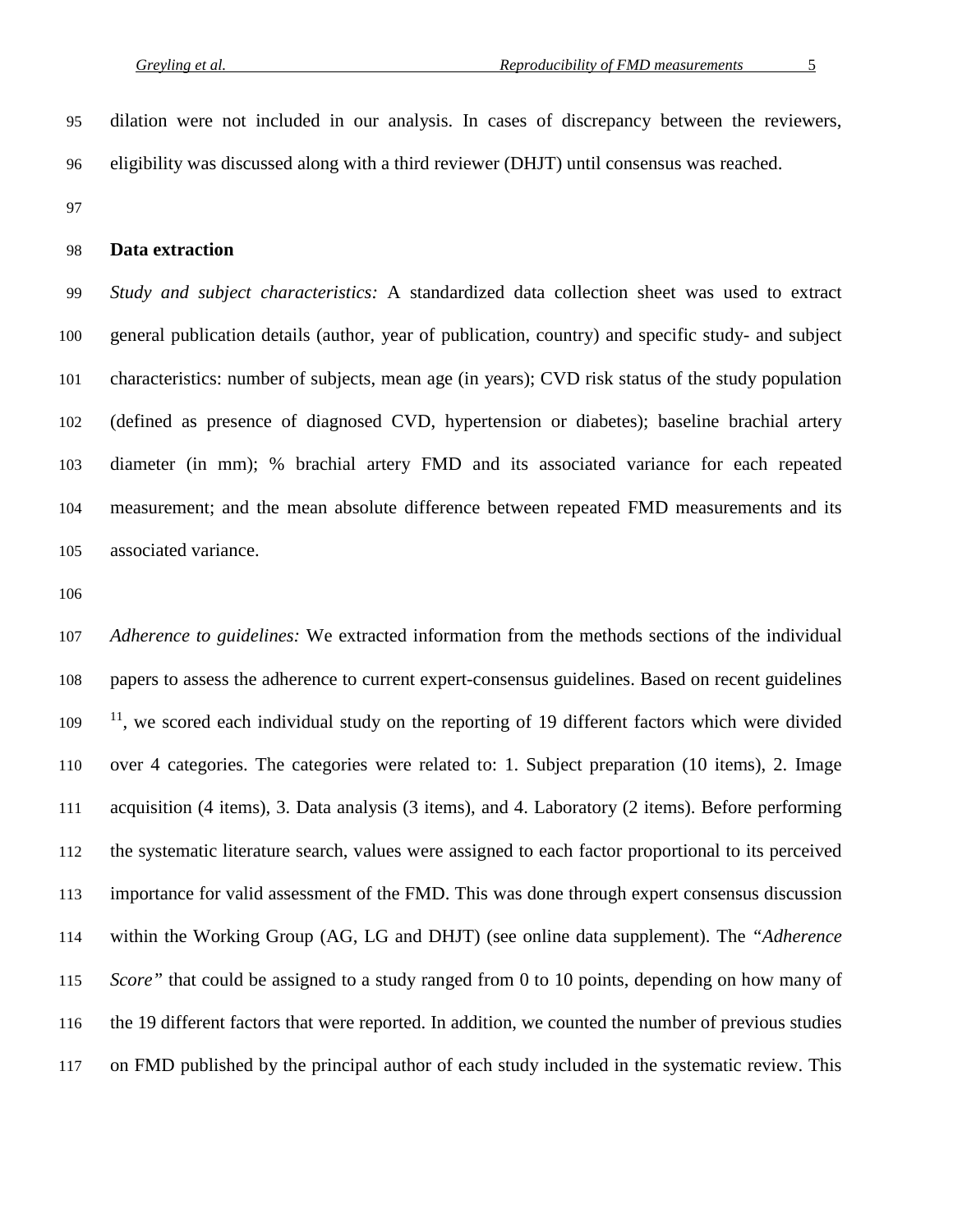number served as a measure of the perceived experience in FMD measurements for each centre at the time of publication of the reproducibility data included here.

#### **Statistical analysis**

 Reported measures of FMD reproducibility varied between studies. Many studies presented the 123 coefficient of variation (CV) of repeated measurements, although this measure was calculated in a number of different ways, precluding direct comparisons. Measures of reproducibility included the technical error of the measurement (TEM), Pearson- and intraclass correlation coefficients (ICC), and limits of agreement. In order to make valid comparisons between studies, we defined as primary outcome measure the typical error of estimate (TEE) of FMD ,which is calculated as standard deviation of the paired differences/ $\sqrt{2}^{12}$ .

130 Data are presented as mean  $\pm$  SD or median (range) as appropriate for continuous variables and as frequencies for categorical variables. FMD TEE data were highly skewed (Shapiro-Wilk test, *P*<0.0001) and were log transformed prior to the analyses. Relations between log-FMD TEE and continuous variables were determined by Pearson correlation coefficients analysis. For categorical variables, the statistical significance of differences in FMD TEE between different levels were assessed by the Mann-Whitney *U* test. Significant correlates were entered in a multivariate linear regression analyses with backward elimination to identify independent predictors of FMD TEE. All analyses were conducted using JMP version 11.0 (SAS Institute Inc., Cary, NC, USA).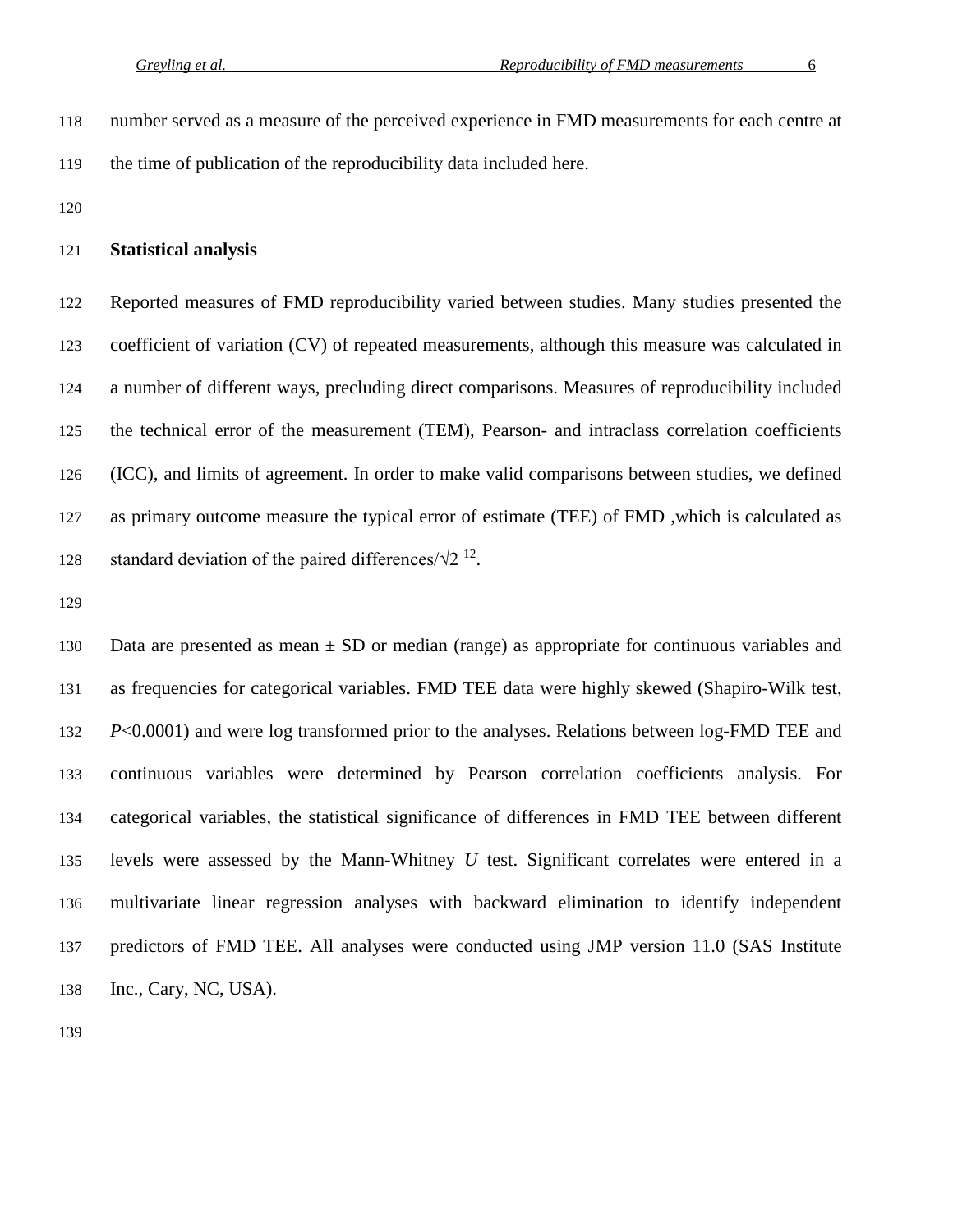#### **RESULTS**

 Our systematic search identified 446 potentially relevant publications and an additional 12 were obtained through review of references of included studies, relevant reviews and meta-analyses. 143 Twenty-seven studies  $13-39$  with 48 relevant study groups met our inclusion criteria and were included in our analysis (Figure 1). Characteristics of the included study groups are presented in Table 1. The 48 study groups comprised a total of 1,537 subjects (mean sample size 32; range, 8- 135) with a mean age of 41.5 years (range, 22-79 years). Eleven study groups included subjects with increased CVD risk, i.e. presence of diagnosed CVD, hypertension or diabetes. The other remaining 37 study groups consisted of healthy subjects. The time between repeated FMD measurements ranged from 25 minutes to 9 months. Mean baseline brachial diameter was 3.9 mm (range, 3.5 to 4.7 mm) and mean baseline FMD (i.e. this first of the two repeated measurements) was 7.1% (range, 1.8 to 19.9%). The FMD TEE ranged from 0.33 to 4.83% across study groups, with a mean value of 1.4%. The level of experience for each centre at the time of publication of the reproducibility study in question varied widely (number of previously published studies on FMD ranging from 0 to 71, median of 3).

### **Methodology-related factors** *versus* **variation in FMD**

 There was considerable variation in the methodological factors between studies. Adherence scores ranged from 2.4 to 9.2, with a mean of 5.3 (out of a maximum of 10). The adherence score 159 was inversely correlated with log FMD TEE (adjusted  $R^2 = 0.36$ , P<0.01, Figure 2).

 To explore the impact of the different aspects of the adherence score on the FMD TEE, we compared the FMD TEE between adherence (Yes *vs* No) to various methodological variables. Statistically significant differences in FMD TEE were found for use of the true peak diameter to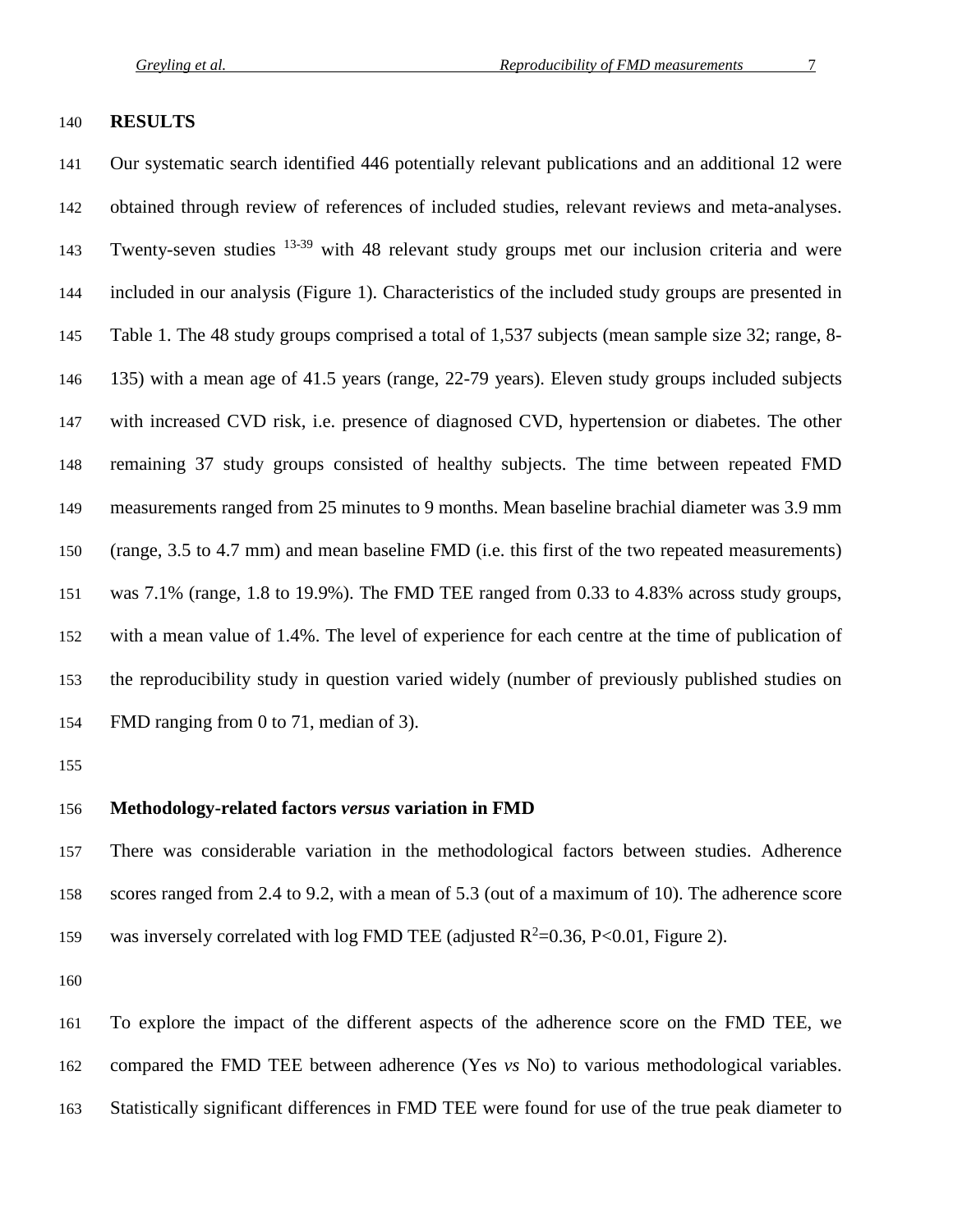calculate %FMD, continuous brachial artery diameter measurement over the cardiac cycle, use of automated edge detection software and smoking cessation prior to measurements (Table 2).

#### **Subject-related factors** *versus* **variation in FMD**

 For the remaining methodology related factors and subject characteristics, there were weak, but 169 statistically significant correlations of log FMD TEE with age (adjusted  $R^2 = -0.18$ , P<0.01) and 170 with baseline FMD (adjusted  $R^2$  0.11, P=0.013). In addition, FMD TEE was significantly smaller in the subgroup of studies that applied a stereostatic probe holder, and in studies performed by groups with more experience according to number of earlier publications on FMD. The %FMD TEE of studies above and below the median duration between repeated measurements (7 days) was not significantly different (Table 3), and there was no correlation between %FMD TEE and the 175 time between repeated measurements (adjusted  $R^2$  = -0.02, P<0.75).

 We constructed a stepwise multivariate regression model with log FMD TEE as the dependent variable and all factors that significantly influenced FMD TEE based on the individual analyses (adherence score, age, baseline FMD, probe holder and previous experience). The stepwise multivariate regression model predicted 51% of the variability in log FMD TEE. Adherence score 181 (β = -0.16), age (β = -0.01) and probe holder (β = -0.19) remained as statistically significant (P<0.05) predictors in the model (Table 4).

#### **DISCUSSION**

 Measurement of the FMD of the brachial artery has obtained in the recent years a well-established predictive capacity for future CVD events. Despite this and its relatively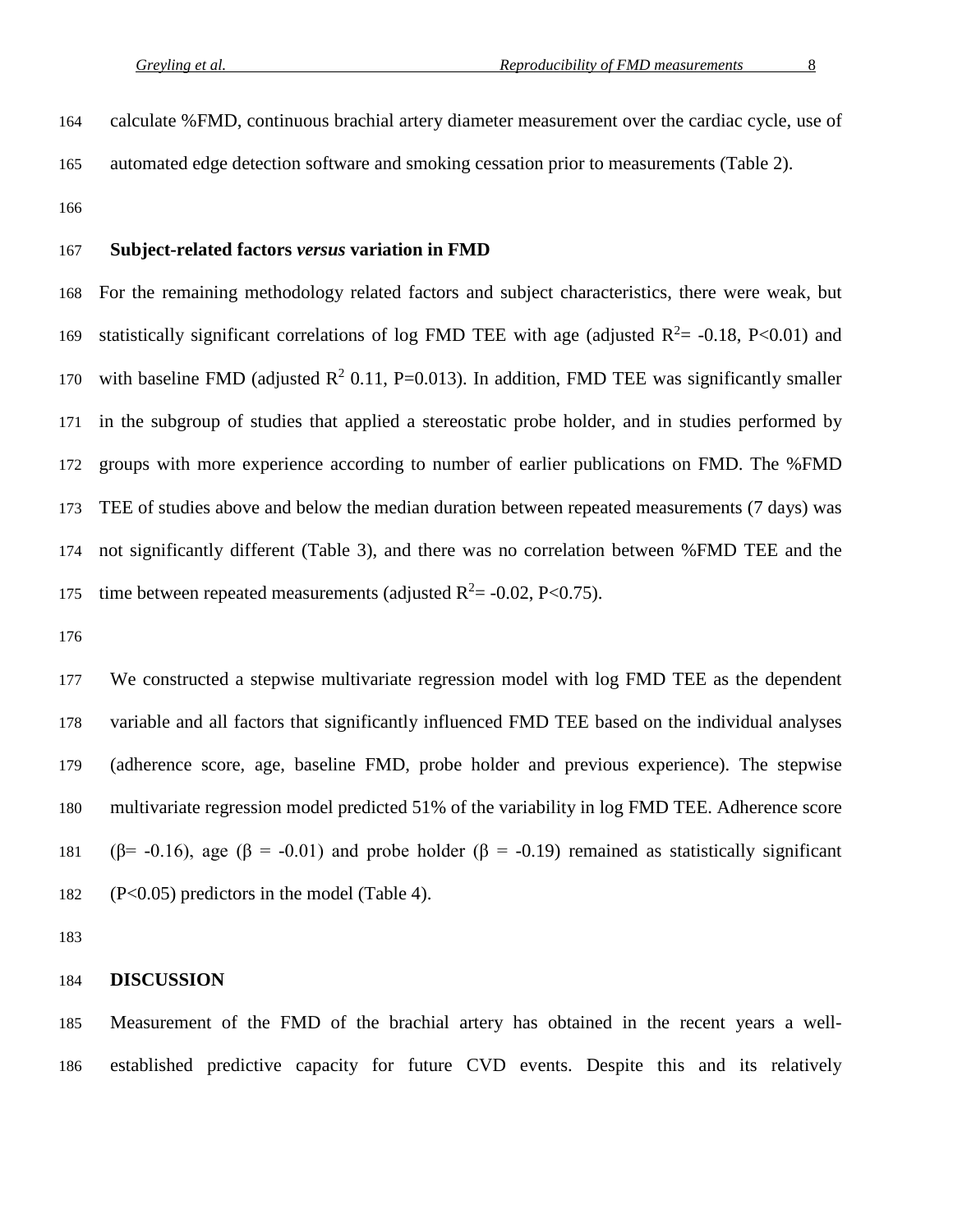straightforward and non-invasive approach, the clinical use of the FMD is hampered by its sensitivity to variations in methodology.

 Our systematic analysis of previous studies that explored the FMD reproducibility provides us with a number of novel observations. First, we found considerable variation in the methodology applied to measure FMD and consequently, differences between studies in the adherence to current expert consensus guidelines. Secondly, these data show a robust inverse association between adherence to the guidelines and FMD reproducibility, with higher adherence to guidelines being related to smaller variation in FMD. Thirdly, we identified methodological factors that were associated with smaller variation in FMD. Specifically, the use of automated edge detection software, continuous measurement of brachial artery diameter over the cardiac cycle, calculating %FMD by means of the true peak diameter and use of a stereostatic probe holder were related to a better reproducibility. Taken together, our study provides strong scientific data that highlight the importance of rigorous application of standardized contemporary methodology to reduce measurement error of the FMD and, consequently, improve its use in (pre)clinical studies.

 To our knowledge, no previous study has explored the (relative) importance of adherence to expert consensus guidelines for measures of vascular health, including frequently used techniques like intima-media thickness, pulse wave velocity, and finger photoplethysmography. Taking all studies on the reproducibility of the FMD together, involving 1,537 subjects, we found a TEE of 1.4% based on an average FMD of 7.1%. This indicates an overall good-to-acceptable reproducibility of the FMD. However, significant variation was observed between studies, with adherence to the expert consensus guidelines representing an important determinant of this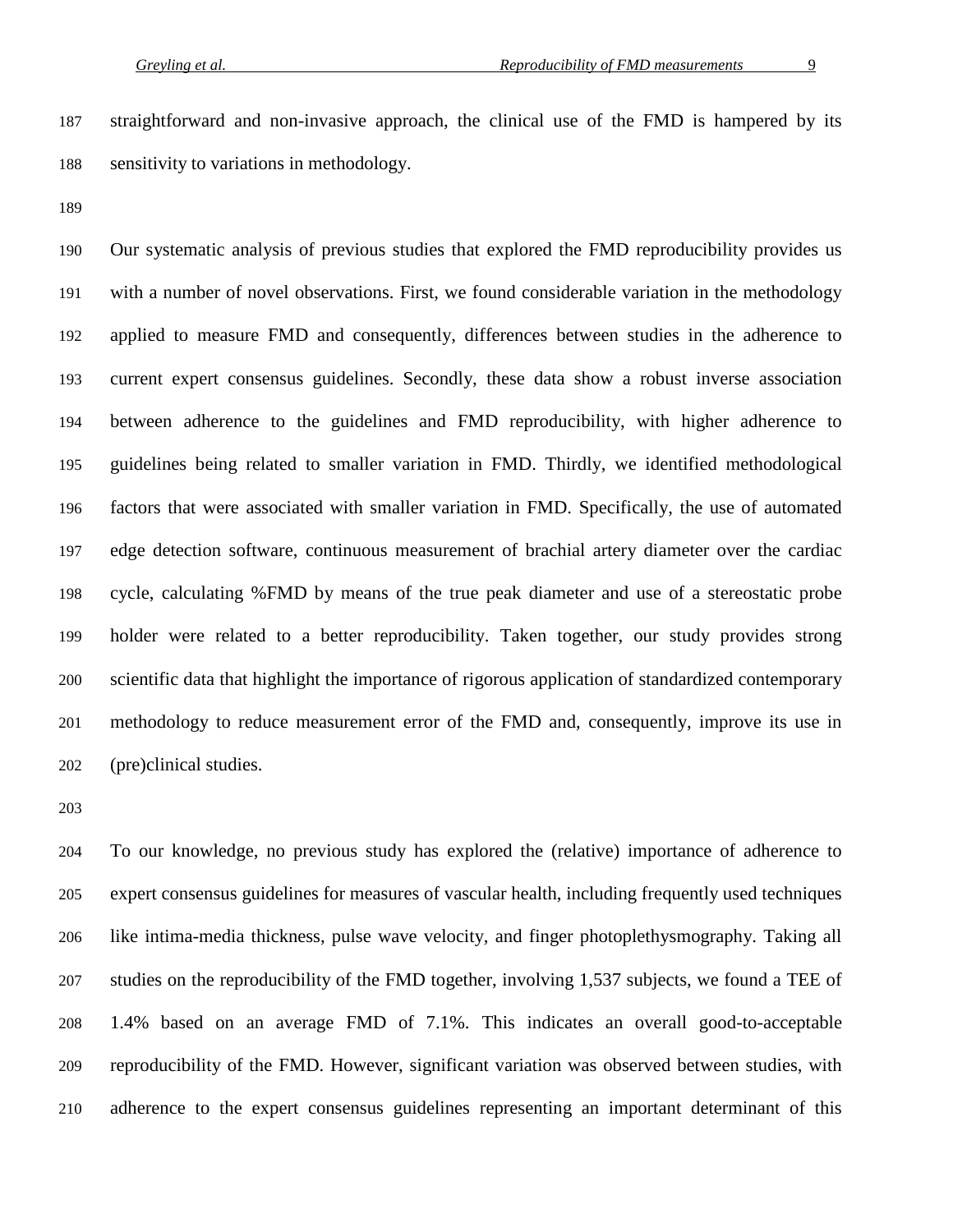variation. Our data suggests that roughly 36% of the variation in FMD reproducibility can be explained through adherence to the guidelines alone. The presence of a linear relation between adherence to the guidelines and variation of the FMD suggests that measurement error would be further reduced with stricter adherence to the guidelines. Our data also indicate that even with full adherence to current expert consensus guidelines, some level of measurement error remains present. Nonetheless, a significant amount of variation in the FMD can be prevented by strong adherence to guidelines.

 Our analysis provides further insight into methodological factors that determine within-person error of the FMD measurement. For example, we found that taking the true peak artery diameter (rather than a fixed time point), continuous diameter measurement and automated edge-detection contribute to minimizing measurement error. The importance of these methodological factors have already been acknowledged in previous work. For example, Black *et al.* found that the peak 224 diameter following cuff release differs between young and older subjects  $\frac{7}{2}$ . Consequently, calculating the FMD% at an arbitrary time point (e.g. 60 seconds) may lead to misleading conclusions compared to a more sophistical approach in which diameter of the brachial artery is recorded continuously, allowing for the detection of the true peak dilation. Furthermore, previous work demonstrated that the adoption of edge-detection software to perform (observer- independent) analysis leads to smaller variation compared to the application of manual calipers (a 230 technique highly sensitive for measurement bias)  $35, 40, 41$ . Whilst these studies highlight the importance of considering these factors for valid use of FMD, the present study highlights the importance of considering these factors to lower variation. Therefore, our study provides an additional rationale to perform continuous assessment of the diameter and the adoption of edge-detection software when performing valid and reproducible assessments of the FMD.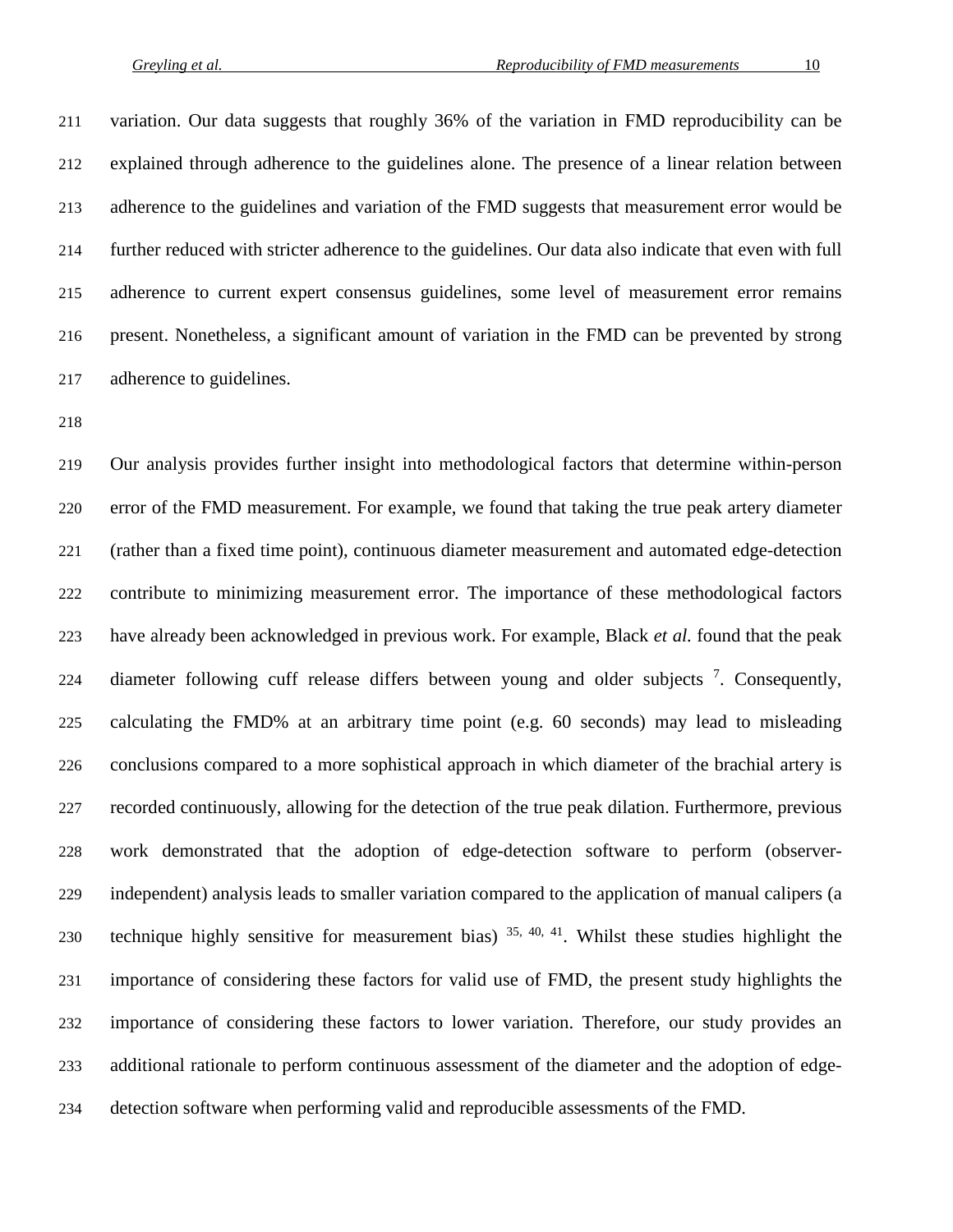Another important observation in our study was that previous experience of a laboratory with the FMD resulted in a smaller variation in FMD. A potential explanation for this finding is that experienced laboratories are more likely to demonstrate better adherence to the expert consensus guidelines. Indeed, when all factors were included in the final regression analysis (including adherence to the guidelines), previous experience of a laboratory with FMD did not emerge as an independent predictor of FMD reproducibility. Another factor that contributed to a smaller variation of the FMD was the use of a probe holder. The use of such devices is largely dependent on the personal preference of the laboratory and the effect on measurement reproducibility is a complex topic, since highly skilled operators with years of experience are able to conduct FMD 245 measurements with exceptional reproducibility, regardless of the use of a probe holder  $^{18}$ . One may speculate that sonographers' learning curves will likely differ depending on whether a probe holder is used or not and also depending on the design and construction of the probe holder itself. Therefore, despite the significant inverse association in our analysis, it remains difficult to ascertain whether use of a probe holder leads to a smaller variation in FMD *per se*. Further studies are needed to confirm the importance of using a probe holder to reduce variability of the FMD.

 Of the subject-related factors (age, diameter and baseline FMD), only age contributed independently to the variation in FMD. Notably, higher age of subjects was associated with a 255 smaller variation in FMD. Older age is typically associated with a lower FMD  $42, 43$ , which may contribute to a smaller (biological) variation and/or less ability to change in response to hemodynamic stimuli, consequently leading to a smaller measurement error. However, previous work suggests the presence of larger variability for measurements of vascular health in clinical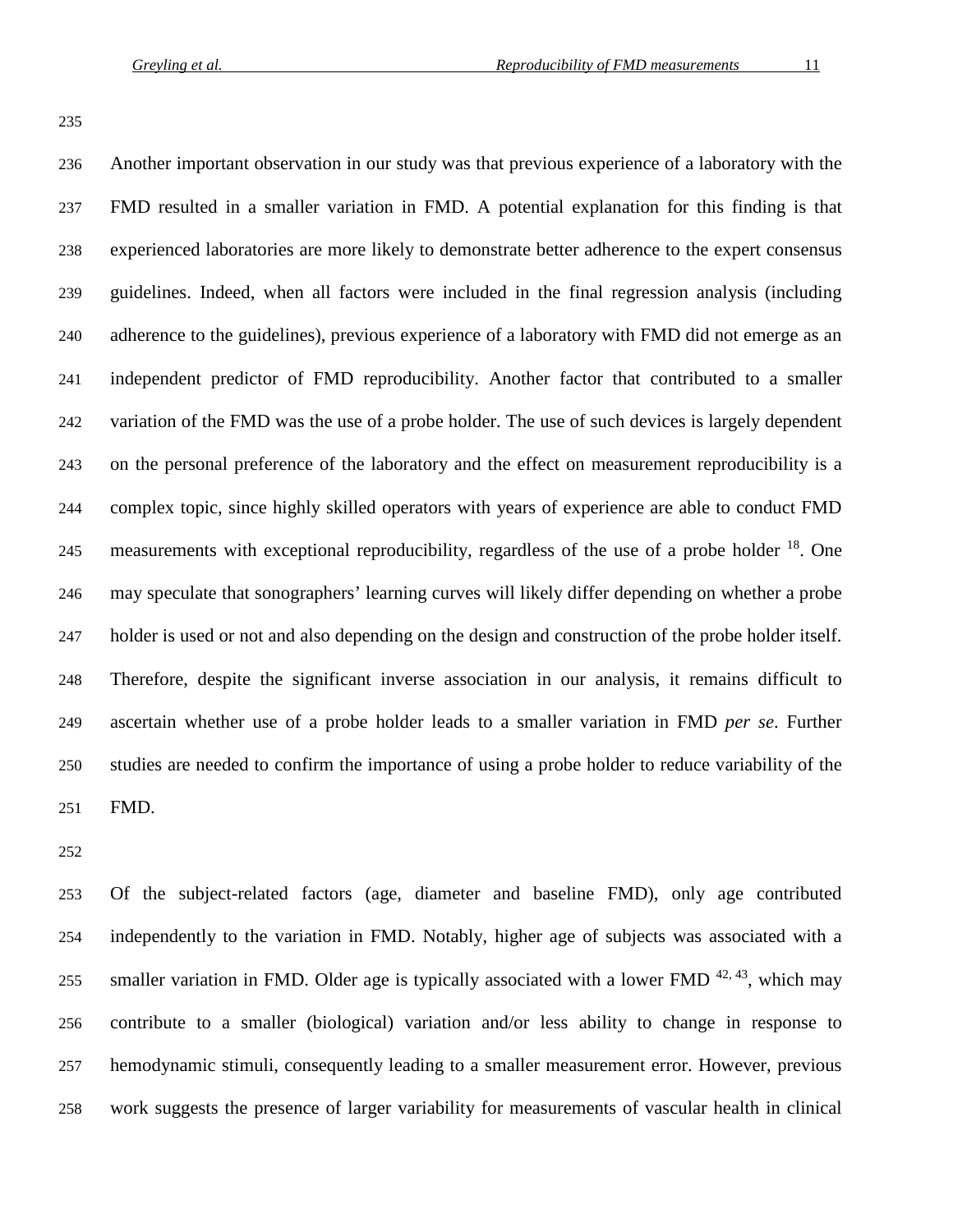groups. For example, Craiem *et al.* found that subjects with CVD, despite comparable baseline 260 FMD% values, demonstrate a larger coefficient of variation compared to healthy controls  $2^1$ . At least, our data suggest that the reproducibility of the FMD may differ between (clinical) groups.

 Interestingly, the time duration between repeated measurements did not significantly affect FMD reproducibility in our analyses. This might seem counterintuitive as poorer reproducibility is expected as the time duration between repeated measurements increases. Indeed, a recent study specifically designed to determine FMD reproducibility over short (48 hours), medium (3 months) and long (9 months) time frames did find poorer reproducibility at 9 months between 268 repeated measurements  $^{14}$ . Reproducibility was comparable for the shorter time periods however, which is in agreement with a recent Italian multicenter study which found no differences in FMD reproducibility up to 30 days between measurements  $^{15}$ . It should be noted that there was a large heterogeneity in time between measurements in the included study groups, with the majority 272 ranging between one and 15 days ( $n = 32$ ) and some up to 30 ( $n = 11$ ), 90 ( $n = 4$ ) and 270 days (n  $273 = 1$ ). Excluding these last 16 studies from the analyses did not appreciably change our findings our findings however (data not shown).

 *Limitations.* An obvious limitation of our systematic review is that the degree of adherence to expert consensus guidelines was assessed from information as provided in the papers. If a methodological description omitted one or more of the 19 different scoring factors, no points were assigned for those factors. As a consequence some studies with sparse methodological descriptions received lower scores. Inconsequent reporting of methodological details might therefore have confounded our outcomes. It should also be acknowledged that our estimation of the experience of a laboratory with FMD measurements does not necessarily reflect the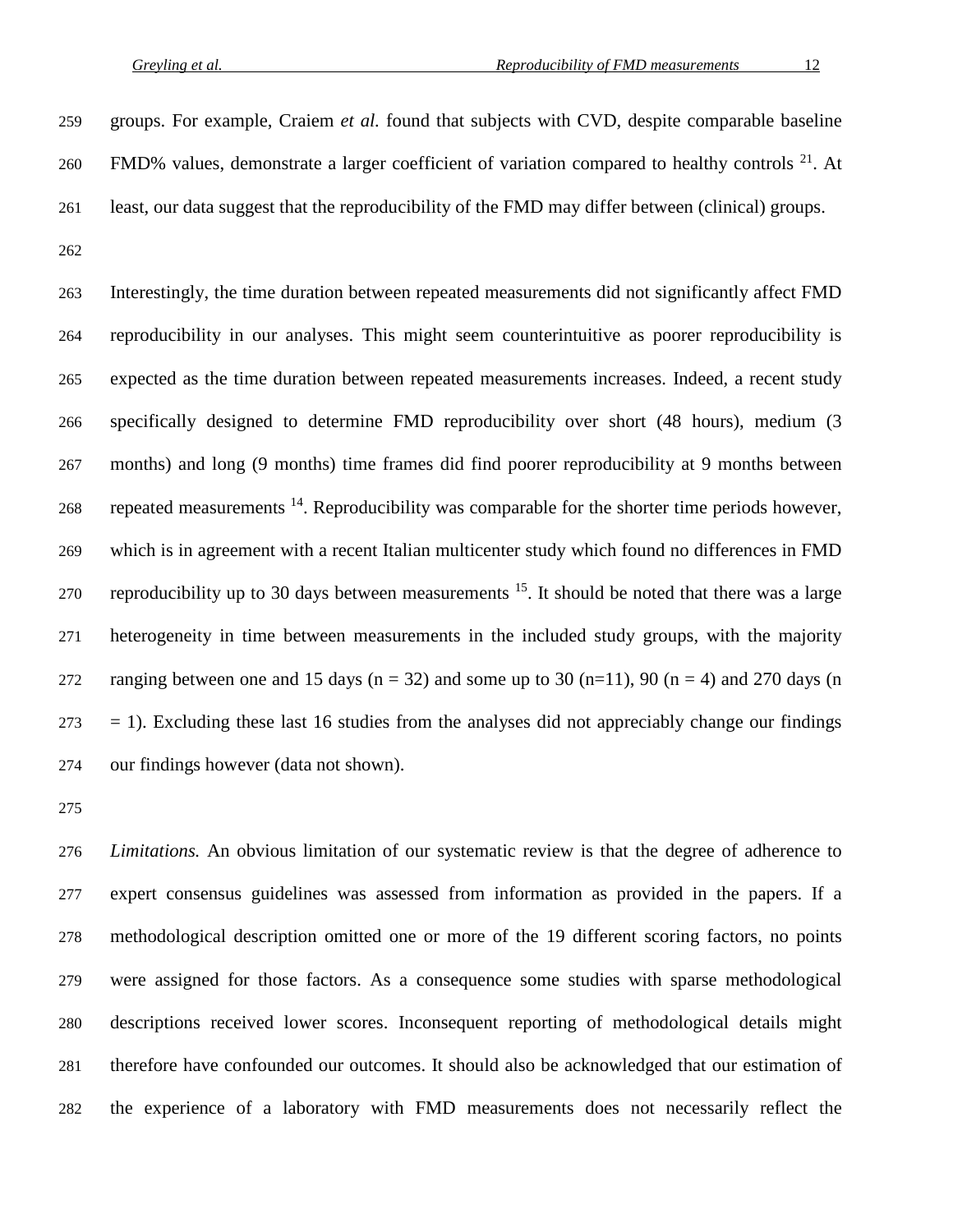experience of an individual sonographer. However, a laboratory more experienced in performing FMD measurements will generally require a level of skill and training for their sonographers that will meet at least the standard of their previous work. This highlights the importance of the level of experience in performing studies with FMD as an outcome variable. Another limitation is that our analysis on the relative importance of individual subject- and/or methodology-related factors could only be based on a between-study comparison of factors contributing to the reproducibility of the FMD. Various other factors may have influenced this analysis. Therefore, future studies are necessary to further explore the importance of (some of) the methodology-related factors, including the effects factors which we could not examine with the current dataset such as the observer/analyst, the time of cuff occlusion and changes in baseline brachial artery diameter.

 In conclusion, this systematic review shows that adherence to current expert consensus guidelines significantly reduces measurement error when assessing brachial artery FMD in humans. Moreover, when adopting the guidelines, we found that the use of contemporary techniques (i.e. continuous diameter recording, edge-detection and wall-tracking software and possibly also the use of a probe holder) is crucial to improve reproducibility of the FMD measurement. Considering these factors will importantly decrease measurement error of the FMD and, consequently, decrease chances for type II errors in studies that rely on FMD as their primary outcome parameter. In other words, ignoring current expert-consensus guidelines causes significant variability of the FMD and, consequently, may lead to spurious conclusions. This study delivers important insight that should be taken into account when developing future updates to expert-consensus guidelines.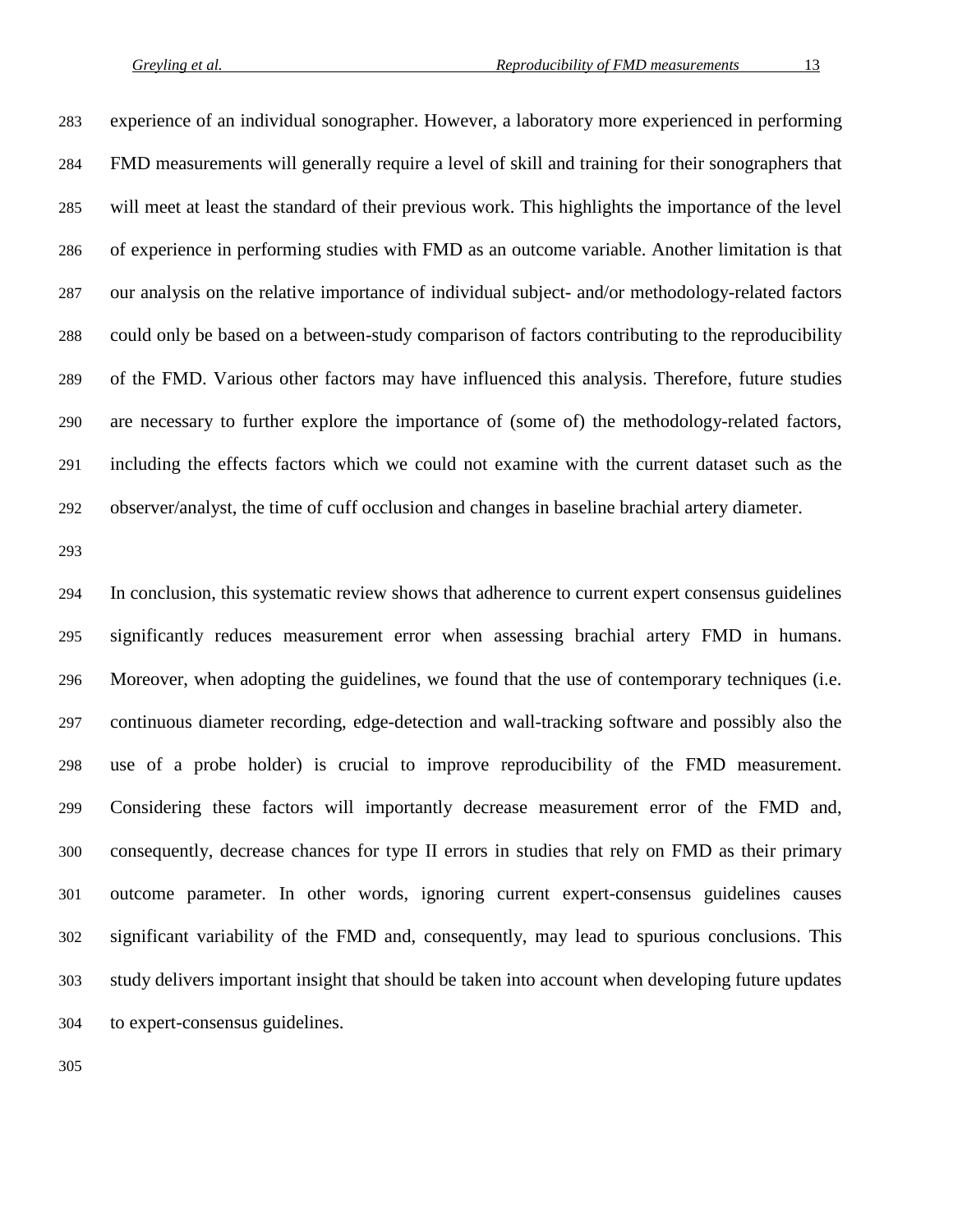# **SOURCES OF FUNDING:**

- Ms Anke van Mil is financially supported by a Top Institute for Food and Nutrition-grant.
- Dr. Dick Thijssen is financially supported by the Netherlands Heart Foundation (E Dekker-
- stipend, 2009T064). Professor Green receives Fellowship and grant funding from the National
- Heart Foundation of Australia (APP1045204).
- 

# **DISCLOSURES:**

- AG and PLZ are employed by Unilever R&D Vlaardingen B.V. No conflicts of interest, financial
- or otherwise, are declared by the remaining authors.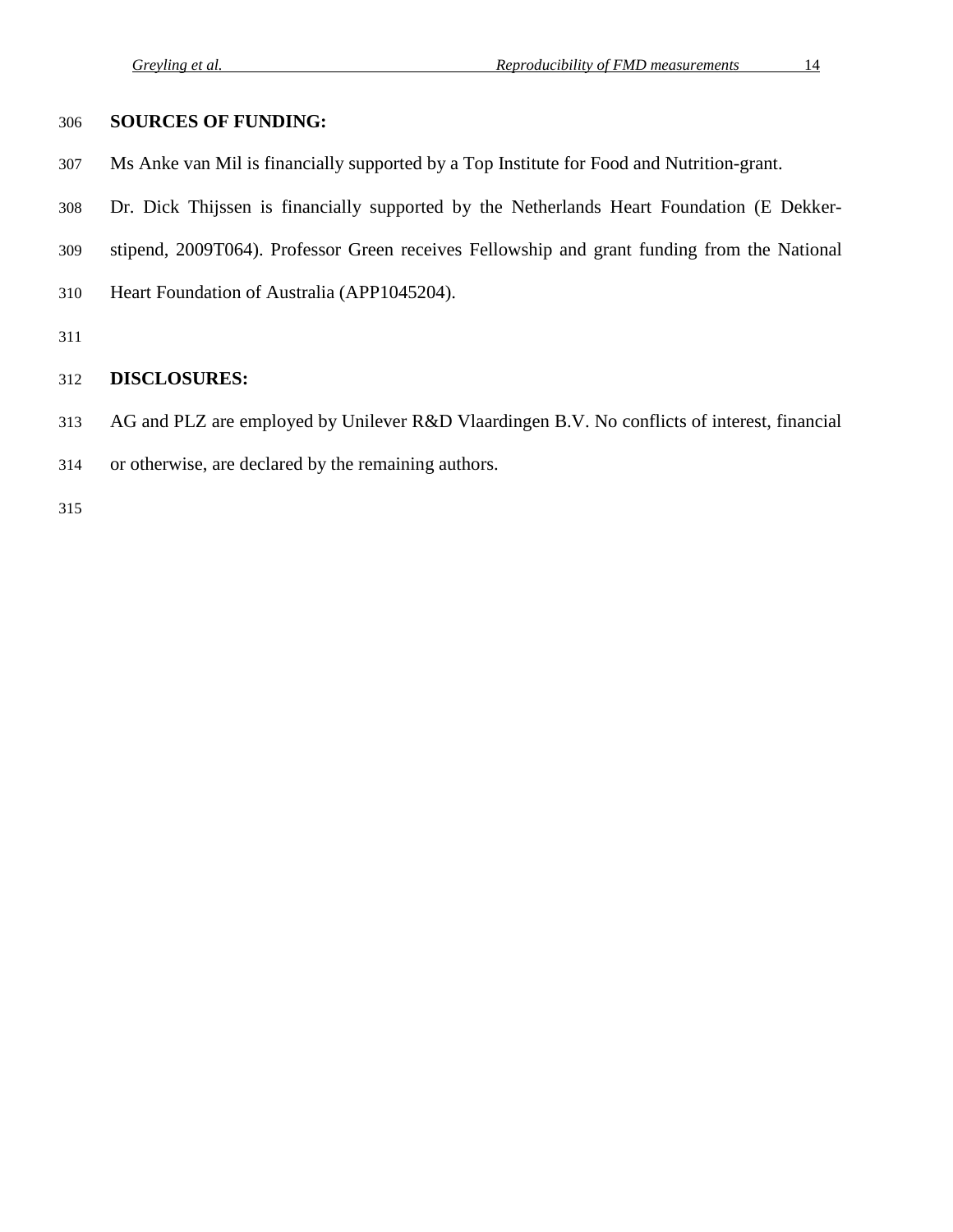#### **REFERENCES:**

- [1] Deanfield, JE, Halcox, JP and Rabelink, TJ, Endothelial function and dysfunction: testing and clinical relevance, Circulation, 2007;115:1285-1295.
- [2] Celermajer, DS, Sorensen, KE, Gooch, VM, et al., Non-invasive detection of endothelial
- dysfunction in children and adults at risk of atherosclerosis, Lancet, 1992;340:1111-1115.
- [3] Takase, B, Uehata, A, Akima, T, et al., Endothelium-dependent flow-mediated
- vasodilation in coronary and brachial arteries in suspected coronary artery disease, Am J Cardiol,
- 1998;82:1535-1539, A1537-1538.
- [4] Ras, RT, Streppel, MT, Draijer, R, et al., Flow-mediated dilation and cardiovascular risk prediction: a systematic review with meta-analysis, Int J Cardiol, 2013;168:344-351.
- [5] Inaba, Y, Chen, JA and Bergmann, SR, Prediction of future cardiovascular outcomes by flow-mediated vasodilatation of brachial artery: a meta-analysis, Int J Cardiovasc Imaging, 2010;26:631-640.
- [6] Bianchini, E, Giannarelli, C, Bruno, RM, et al., Functional and structural alterations of large arteries: methodological issues, Curr Pharm Des, 2013;19:2390-2400.
- [7] Black, MA, Cable, NT, Thijssen, DH, et al., Importance of measuring the time course of flow-mediated dilatation in humans, Hypertension, 2008;51:203-210.
- [8] Doshi, SN, Naka, KK, Payne, N, et al., Flow-mediated dilatation following wrist and upper arm occlusion in humans: the contribution of nitric oxide, Clin Sci (Lond), 2001;101:629- 635.
- [9] Mullen, MJ, Kharbanda, RK, Cross, J, et al., Heterogenous nature of flow-mediated dilatation in human conduit arteries in vivo: relevance to endothelial dysfunction in hypercholesterolemia, Circ Res, 2001;88:145-151.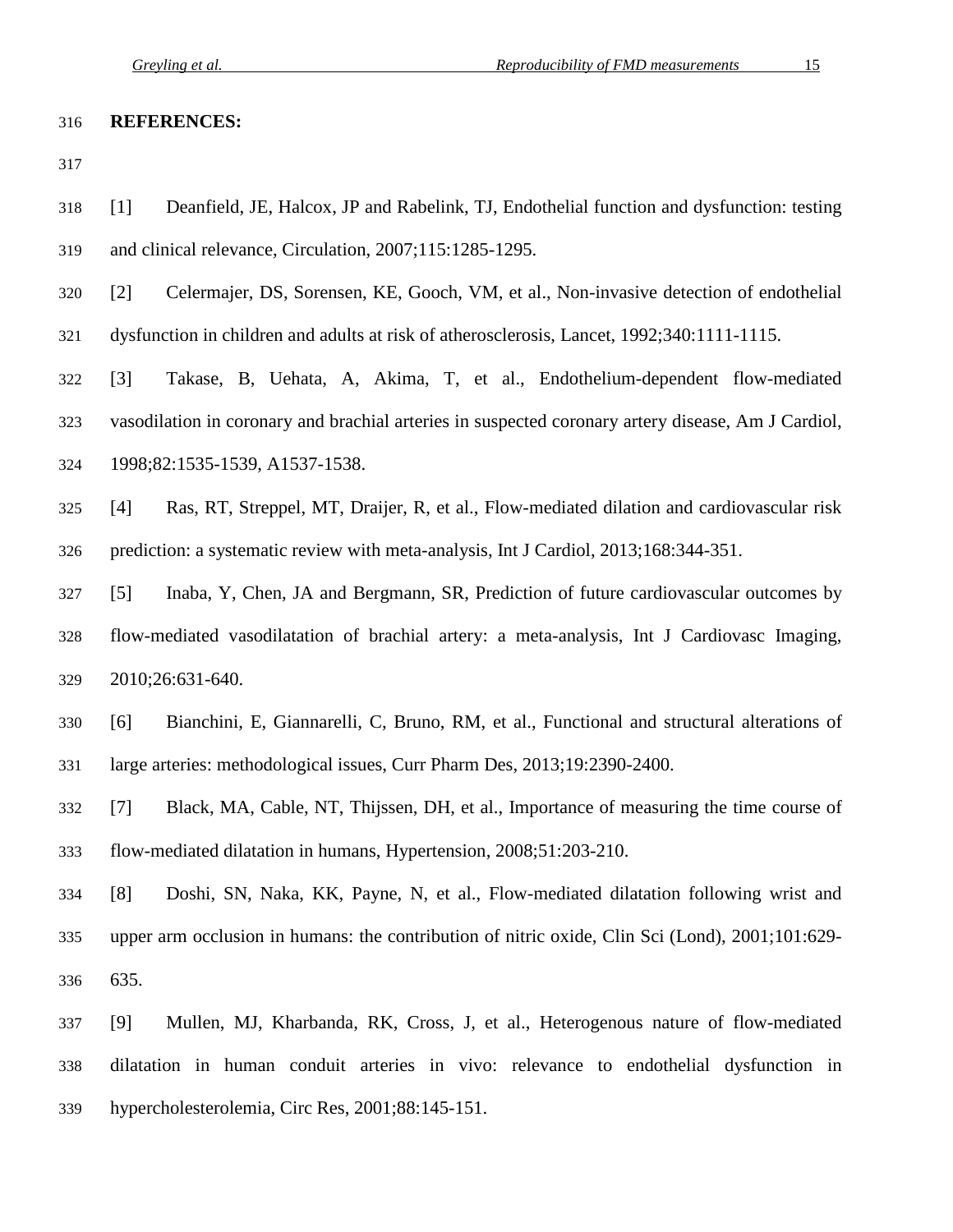| 340 | Corretti, MC, Anderson, TJ, Benjamin, EJ, et al., Guidelines for the ultrasound<br>$[10]$                   |
|-----|-------------------------------------------------------------------------------------------------------------|
| 341 | assessment of endothelial-dependent flow-mediated vasodilation of the brachial artery: a report of          |
| 342 | the International Brachial Artery Reactivity Task Force, J Am Coll Cardiol, 2002;39:257-265.                |
| 343 | Thijssen, DH, Black, MA, Pyke, KE, et al., Assessment of flow-mediated dilation in<br>[11]                  |
| 344 | humans: a methodological and physiological guideline, Am J Physiol Heart Circ Physiol,                      |
| 345 | 2011;300:H2-12.                                                                                             |
| 346 | Hopkins, WG, Measures of reliability in sports medicine and science, Sports Medicine,<br>$\lceil 12 \rceil$ |
| 347 | 2000;30:1-15.                                                                                               |
| 348 | Kanahara, M, Harada, H, Katoh, A, et al., New methodological approach to improve<br>$[13]$                  |
| 349 | reproducibility of brachial artery flow-mediated dilatation, Echocardiography, 2014;31:197-202.             |
| 350 | Charakida, M, de Groot, E, Loukogeorgakis, SP, et al., Variability and reproducibility of<br>$[14]$         |
| 351 | flow-mediated dilatation in a multicentre clinical trial, Eur Heart J, 2013;34:3501-3507.                   |
| 352 | Ghiadoni, L, Faita, F, Salvetti, M, et al., Assessment of flow-mediated dilation<br>$\lceil 15 \rceil$      |
| 353 | reproducibility: a nationwide multicenter study, J Hypertens, 2012;30:1399-1405.                            |
| 354 | Onkelinx, S, Cornelissen, V, Goetschalckx, K, et al., Reproducibility of different methods<br>$[16]$        |
| 355 | to measure the endothelial function, Vasc Med, 2012;17:79-84.                                               |
| 356 | Lima, JC, Martins, WP, Nastri, CO, et al., Pulsatility index change of brachial artery<br>$[17]$            |
| 357 | better reproducibility than flow-mediated vasodilation, Ultrasound Med Biol,<br>shows                       |
| 358 | 2010;36:2036-2041.                                                                                          |
| 359 | $[18]$<br>Thijssen, DH, Dawson, EA, Tinken, TM, et al., Retrograde flow and shear rate acutely              |
| 360 | impair endothelial function in humans, Hypertension, 2009;53:986-992.                                       |
| 361 | $[19]$<br>Donald, AE, Halcox, JP, Charakida, M, et al., Methodological approaches to optimize               |

 reproducibility and power in clinical studies of flow-mediated dilation, J Am Coll Cardiol, 2008;51:1959-1964.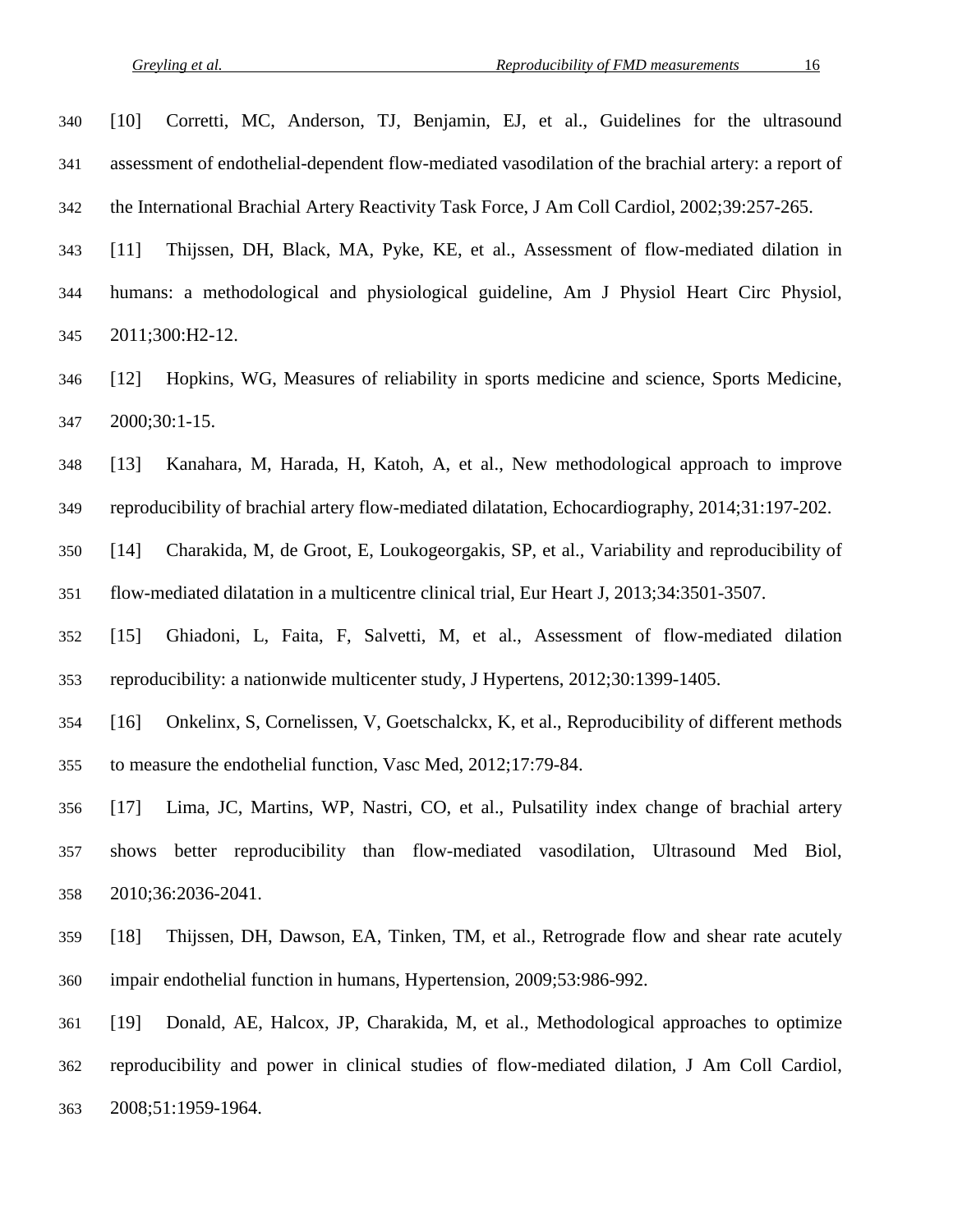- [20] Simova, I, Nossikoff, A and Denchev, S, Interobserver and intraobserver variability of flow-mediated vasodilatation of the brachial artery, Echocardiography, 2008;25:77-83. [21] Craiem, D, Chironi, G, Gariepy, J, et al., New monitoring software for larger clinical application of brachial artery flow-mediated vasodilatation measurements, J Hypertens, 2007;25:133-140.
- [22] Harris, RA, Padilla, J, Hanlon, KP, et al., Reproducibility of the flow-mediated dilation response to acute exercise in overweight men, Ultrasound Med Biol, 2007;33:1579-1585.
- [23] Meirelles Cde, M, Leite, SP, Montenegro, CA, et al., Reliability of brachial artery flow-
- mediated dilatation measurement using ultrasound, Arq Bras Cardiol, 2007;89:160-167, 176-183.
- [24] Donald, AE, Charakida, M, Cole, TJ, et al., Non-invasive assessment of endothelial function: which technique?, J Am Coll Cardiol, 2006;48:1846-1850.
- [25] Harris, RA, Padilla, J, Rink, LD, et al., Variability of flow-mediated dilation measurements with repetitive reactive hyperemia, Vasc Med, 2006;11:1-6.
- [26] Leeson, CP, Robinson, M, Francis, JM, et al., Cardiovascular magnetic resonance imaging for non-invasive assessment of vascular function: validation against ultrasound, J Cardiovasc Magn Reson, 2006;8:381-387.
- [27] Elsen, BM, Scholten, HJ, Schilder, JCM, et al., Reproducibility of B-mode ultrasound brachial Flow Mediated Dilation measurements, Atherosclerosis Supplements, 2005;6:126-126.
- [28] Sejda, T, Pit'ha, J, Svandova, E, et al., Limitations of non-invasive endothelial function assessment by brachial artery flow-mediated dilatation, Clin Physiol Funct Imaging, 2005;25:58- 61.
- [29] Stoner, L, Sabatier, M, Edge, K, et al., Relationship between blood velocity and conduit artery diameter and the effects of smoking on vascular responsiveness, J Appl Physiol (1985), 2004;96:2139-2145.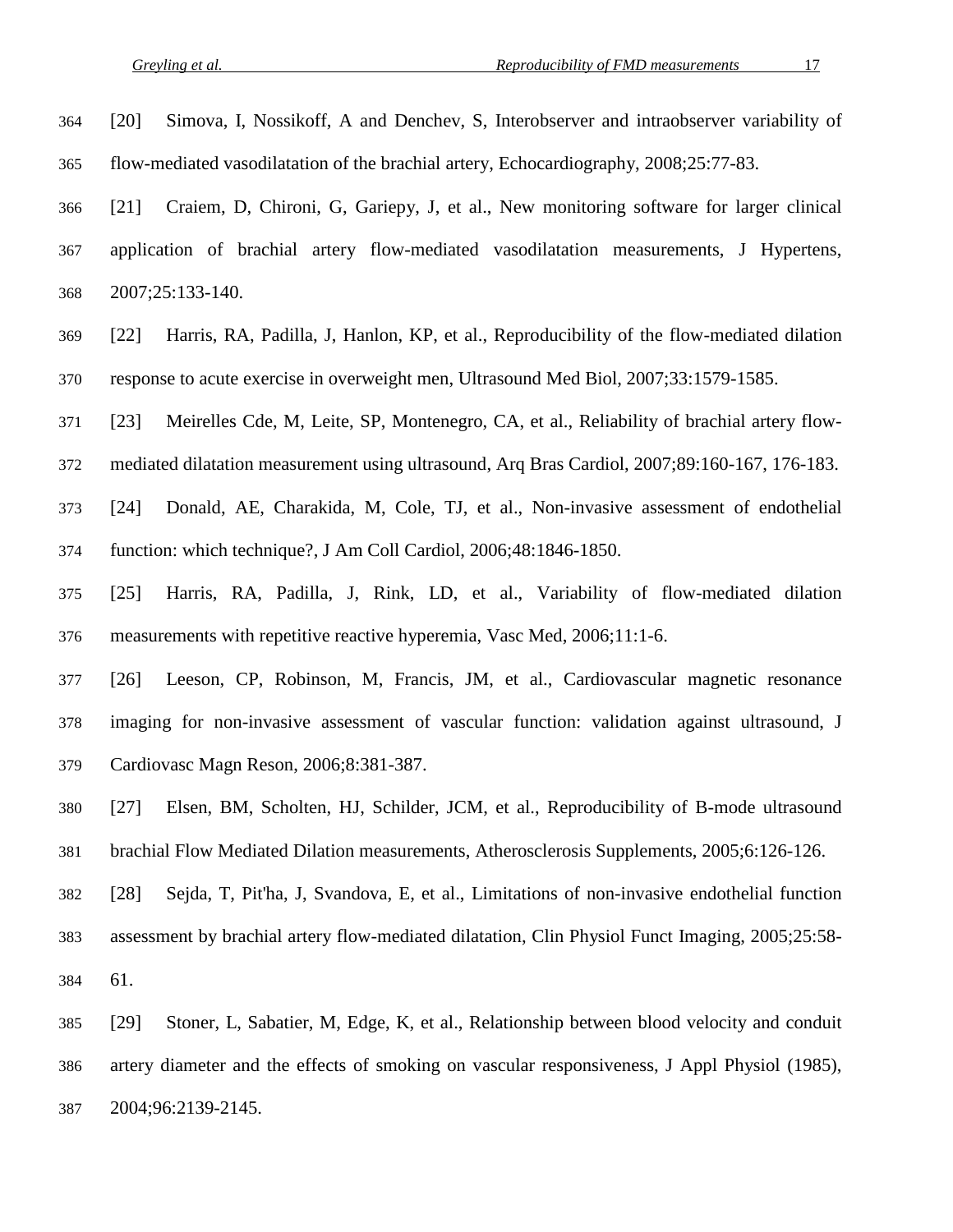- [30] West, SG, Wagner, P, Schoemer, SL, et al., Biological correlates of day-to-day variation
- in flow-mediated dilation in individuals with Type 2 diabetes: a study of test-retest reliability,
- Diabetologia, 2004;47:1625-1631.
- [31] Sidhu, JS, Newey, VR, Nassiri, DK, et al., A rapid and reproducible on line automated technique to determine endothelial function, Heart, 2002;88:289-292.
- [32] Beux, F, Carmassi, S, Salvetti, MV, et al., Automatic evaluation of arterial diameter variation from vascular echographic images, Ultrasound Med Biol, 2001;27:1621-1629.
- [33] de Roos, NM, Bots, ML, Siebelink, E, et al., Flow-mediated vasodilation is not impaired
- when HDL-cholesterol is lowered by substituting carbohydrates for monounsaturated fat, Br J Nutr, 2001;86:181-188.
- [34] Herrington, DM, Fan, L, Drum, M, et al., Brachial flow-mediated vasodilator responses in population-based research: methods, reproducibility and effects of age, gender and baseline diameter, J Cardiovasc Risk, 2001;8:319-328.
- [35] Woodman, RJ, Playford, DA, Watts, GF, et al., Improved analysis of brachial artery ultrasound using a novel edge-detection software system, J Appl Physiol, 2001;91:929-937.
- [36] Lind, L, Hall, J, Larsson, A, et al., Evaluation of endothelium-dependent vasodilation in the human peripheral circulation, Clin Physiol, 2000;20:440-448.
- [37] Preik, M, Lauer, T, Heiss, C, et al., Automated ultrasonic measurement of human arteries for the determination of endothelial function, Ultraschall Med, 2000;21:195-198.
- [38] Liang, YL, Teede, H, Kotsopoulos, D, et al., Non-invasive measurements of arterial structure and function: repeatability, interrelationships and trial sample size, Clin Sci (Lond), 1998;95:669-679.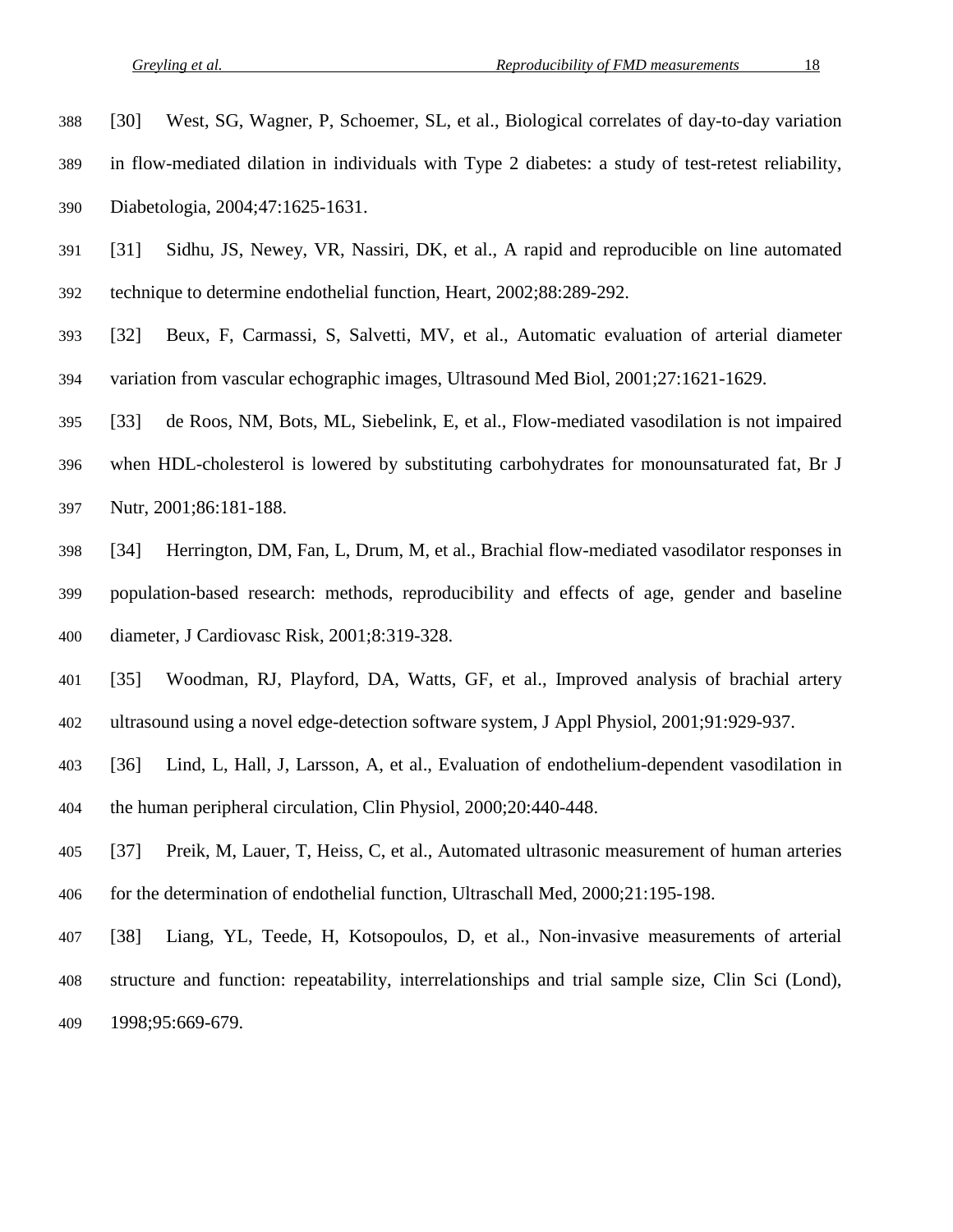|  |  |  |  |  |  |  |  | 410 [39] Hardie, KL, Kinlay, S, Hardy, DB, et al., Reproducibility of brachial ultrasonography and |
|--|--|--|--|--|--|--|--|----------------------------------------------------------------------------------------------------|
|--|--|--|--|--|--|--|--|----------------------------------------------------------------------------------------------------|

- flow-mediated dilatation (FMD) for assessing endothelial function, Aust N Z J Med, 1997;27:649-652.
- [40] Gemignani, V, Faita, F, Ghiadoni, L, et al., A system for real-time measurement of the
- brachial artery diameter in B-mode ultrasound images, IEEE Trans Med Imaging, 2007;26:393- 404.
- [41] Sonka, M, Liang, W and Lauer, RM, Automated analysis of brachial ultrasound image
- sequences: early detection of cardiovascular disease via surrogates of endothelial function, IEEE
- Trans Med Imaging, 2002;21:1271-1279.
- [42] Black, MA, Cable, NT, Thijssen, DH, et al., Impact of age, sex, and exercise on brachial artery flow-mediated dilatation, Am J Physiol Heart Circ Physiol, 2009;297:H1109-1116.
- [43] Thijssen, DH, Carter, SE and Green, DJ, Arterial structure and function in vascular ageing: are you as old as your arteries?, J Physiol, 2015.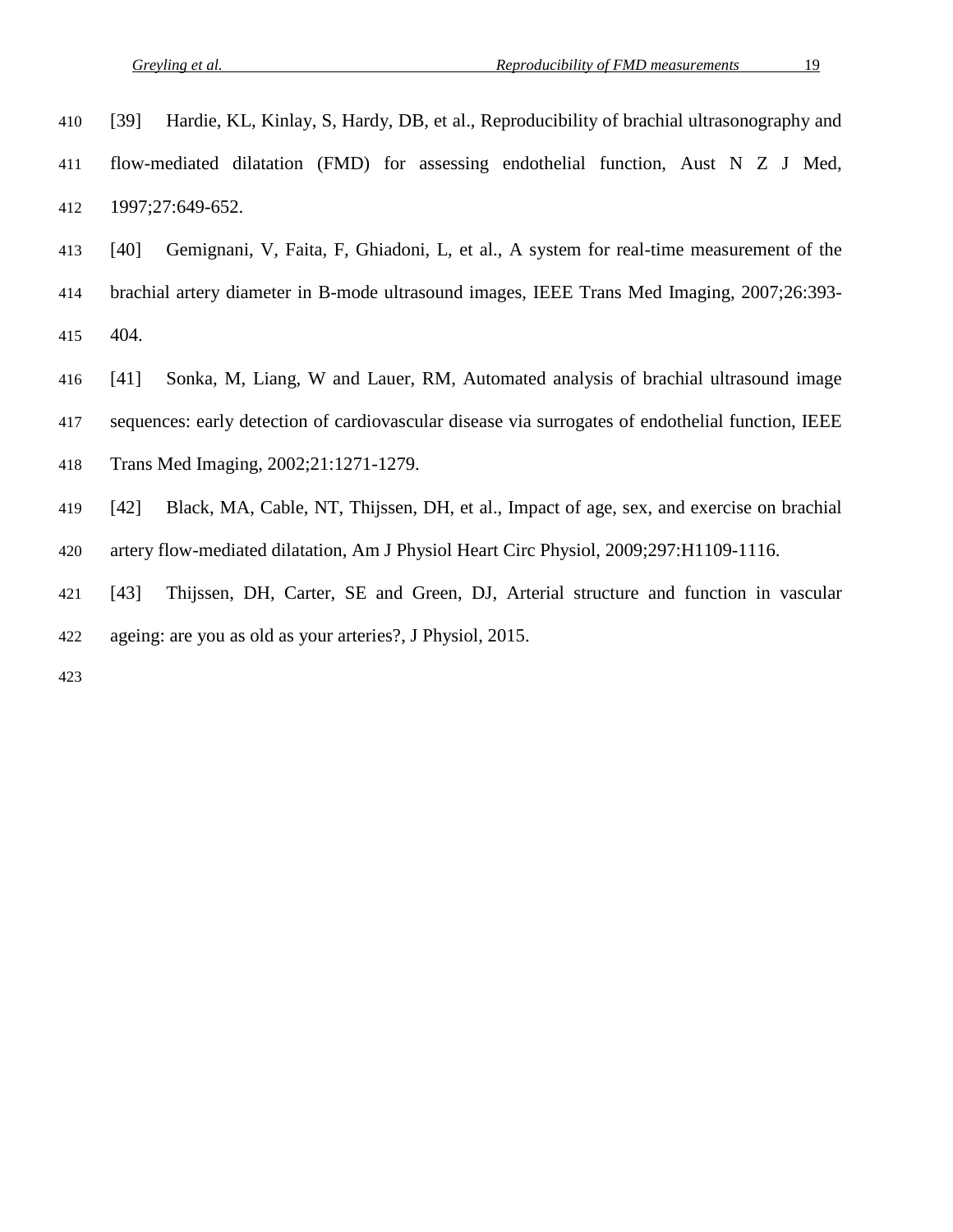# **FIGURE LEGENDS:**

**Figure 1.** Flow diagram of the study selection procedure.

- **Figure 2.** Linear correlation between the Typical Error of the Flow Mediated Dilation Estimate
- (FMD TEE) and adherence to expert guidelines (Adherence Score) in 27 studies (involving 48
- study groups) of FMD reproducibility.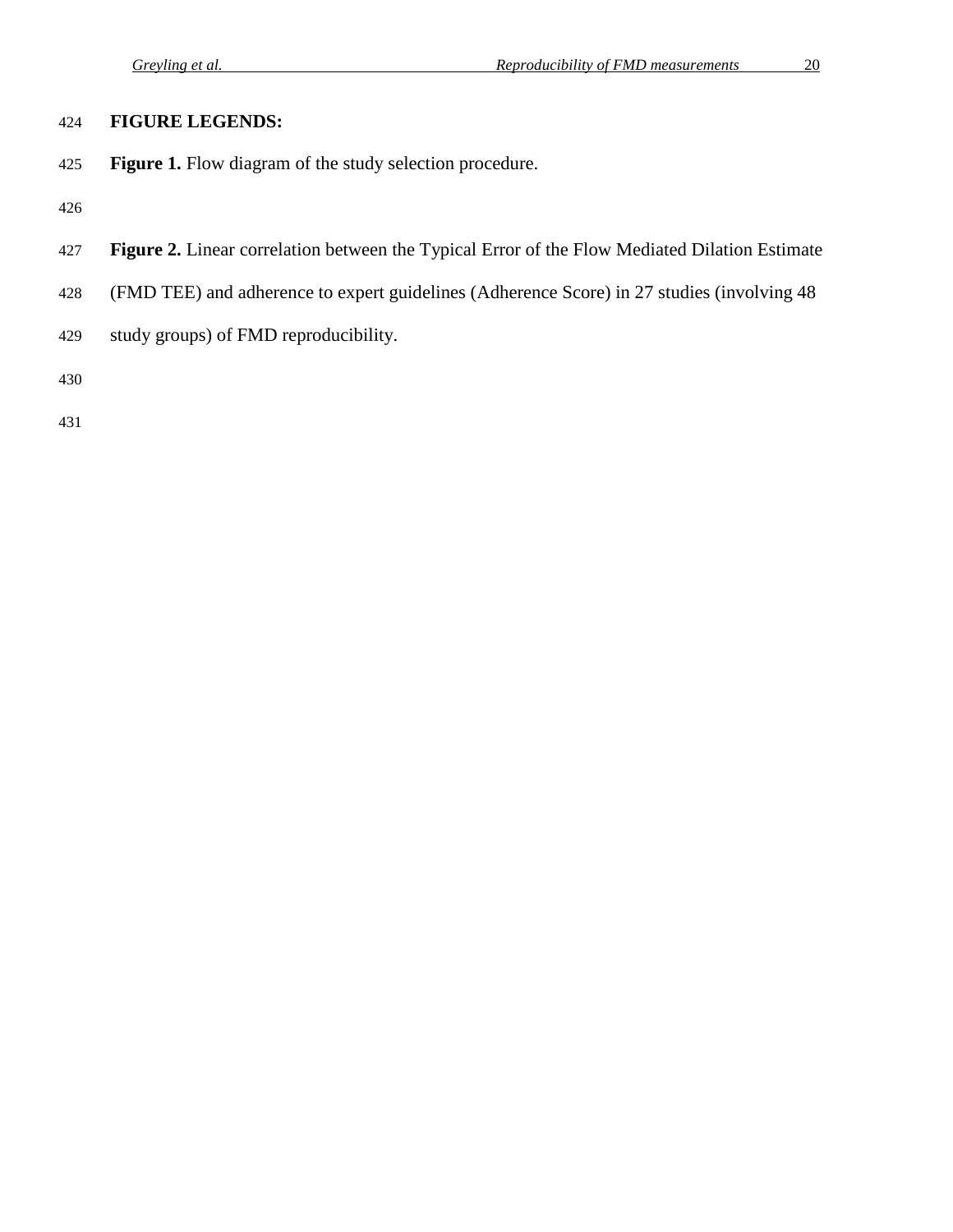# 432 **TABLES:**

433 **Table 1.** General characteristics of the FMD reproducibility studies included in the systematic review.

|                              |                      | Number of | <b>Mean age</b> | <b>Mean baseline</b>  | <b>Mean baseline</b> | <b>Time between</b> |            |
|------------------------------|----------------------|-----------|-----------------|-----------------------|----------------------|---------------------|------------|
| <b>Source</b>                | <b>Health status</b> | subjects  | (years)         | $FMD$ $(\frac{6}{6})$ | diameter (mm)        | measurements (days) | <b>TEE</b> |
| Kanahara 2014 <sup>13</sup>  | Healthy              | 32        | 40              | 7.90                  | 3.83                 | 14                  | 1.28       |
| Charakida 2013 <sup>14</sup> |                      | 67        | 61              | 4.10                  | 4.55                 | $\mathbf{2}$        | 0.94       |
| Charakida 2013               | CVD, Diabetes        | 67        | 61              | 4.10                  | 4.60                 | 90                  | 1.04       |
| Charakida 2013               |                      | 67        | 61              | 4.10                  | 4.65                 | 270                 | 1.47       |
| Ghiadoni 2012 <sup>15</sup>  | Healthy              | 135       | 32              | 6.52                  | 3.53                 | 1 hour              | 0.83       |
| Ghiadoni 2012                |                      | 135       | 32              | 6.52                  | 3.55                 | 30                  | 1.15       |
| Onkelinx 2012 <sup>16</sup>  | <b>CVD</b>           | 18        | 68              | 6.80                  | 3.92                 | $0.5$ hour          | 0.94       |
| Onkelinx 2012                |                      | 18        | 68              | 7.13                  | 3.91                 | $\overline{2}$      | 0.88       |
| Lima 2010 <sup>17</sup>      | Healthy              | 31        | 25              | 13.17                 | 3.57                 | $\mathbf{2}$        | 2.91       |
| Thijssen 2009 $18$           | Healthy              | 10        | 24              | 6.83                  | 4.28                 | $0.5$ hour          | 0.89       |
| Donald 2008 (true peak       | Healthy              | 32        | 43              | 8.10                  | 3.70                 | 6 hours             | 0.79       |
| diameter) $19$               |                      |           |                 |                       |                      |                     |            |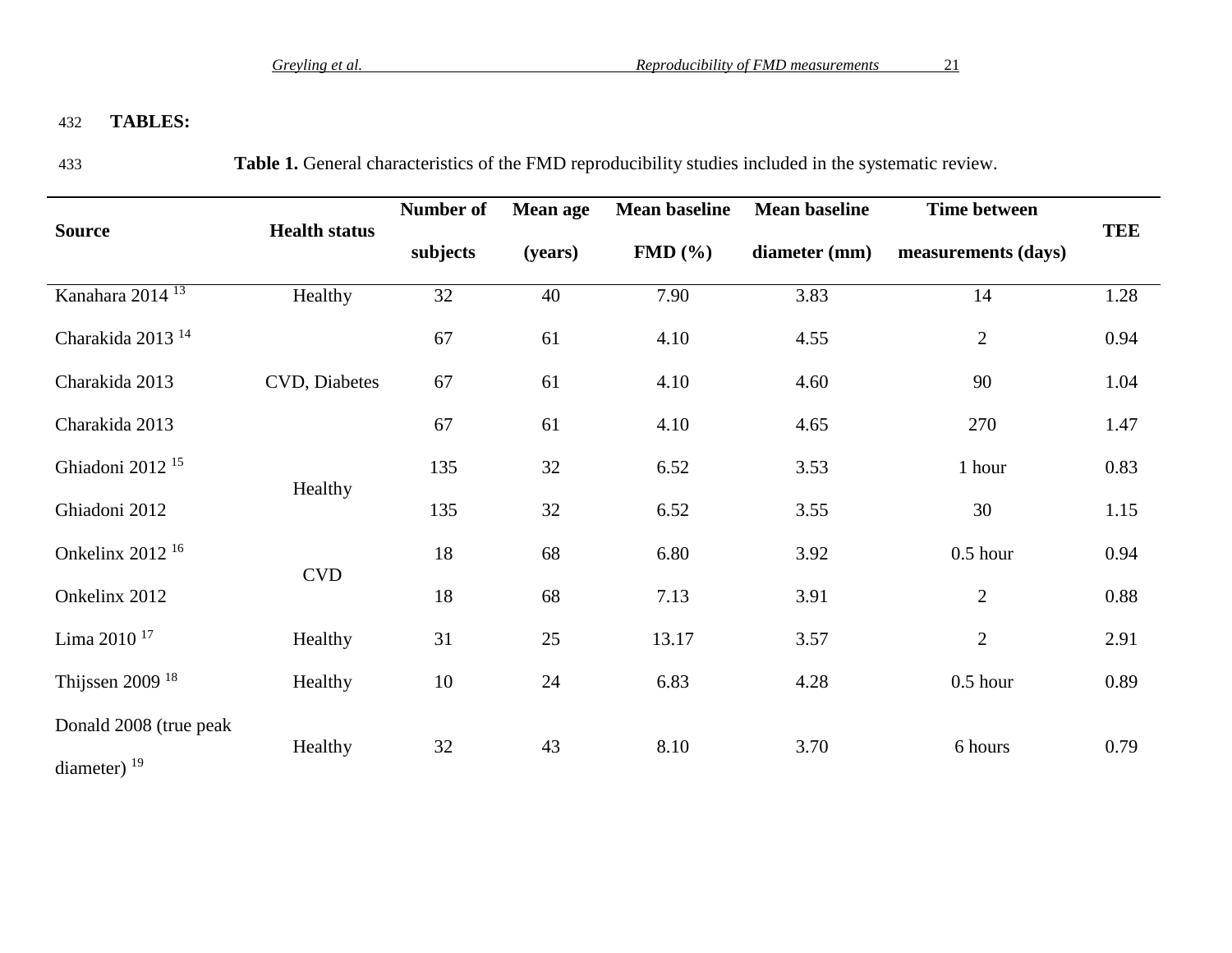|                           |                      | Number of | <b>Mean age</b> | <b>Mean baseline</b> | <b>Mean baseline</b> | <b>Time between</b> |            |
|---------------------------|----------------------|-----------|-----------------|----------------------|----------------------|---------------------|------------|
| <b>Source</b>             | <b>Health status</b> | subjects  | (years)         | FMD(%)               | diameter (mm)        | measurements (days) | <b>TEE</b> |
| Donald 2008 (true peak    |                      | 34        | 43              | 7.50                 | 3.70                 | $\boldsymbol{7}$    | 0.79       |
| diameter)                 |                      |           |                 |                      |                      |                     |            |
| Donald 2008 (true peak    |                      | 37        | 43              | 8.10                 | 3.75                 | 30                  | 0.53       |
| diameter)                 |                      |           |                 |                      |                      |                     |            |
| Donald 2008 (true peak    |                      | 35        | 43              | 7.80                 | 3.80                 | 90                  | 0.74       |
| diameter)                 |                      |           |                 |                      |                      |                     |            |
| Donald 2008 (60 sec)      |                      | 32        | 43              | 7.30                 | 3.70                 | 6 hours             | 1.08       |
| Donald 2008 (60 sec)      |                      | 34        | 43              | 6.70                 | 3.70                 | $\overline{7}$      | 0.95       |
| Donald 2008 (60 sec)      |                      | 37        | 43              | 7.50                 | 3.75                 | 30                  | 0.63       |
| Donald 2008 (60 sec)      |                      | 35        | 43              | 7.10                 | 3.80                 | 90                  | 0.87       |
|                           | CVD,                 |           |                 |                      |                      |                     |            |
| Simova 2008 <sup>20</sup> | Hypertension         | 40        | 62              | 6.05                 | 3.84                 | $0.25$ hour         | 0.85       |
| Craiem 2007 <sup>21</sup> |                      | 10        | 32              | 7.60                 | 3.95                 | 1 hour              | 0.80       |
| Craiem 2007               | Healthy              | 10        | 32              | 8.10                 | 3.89                 | $\tau$              | 0.91       |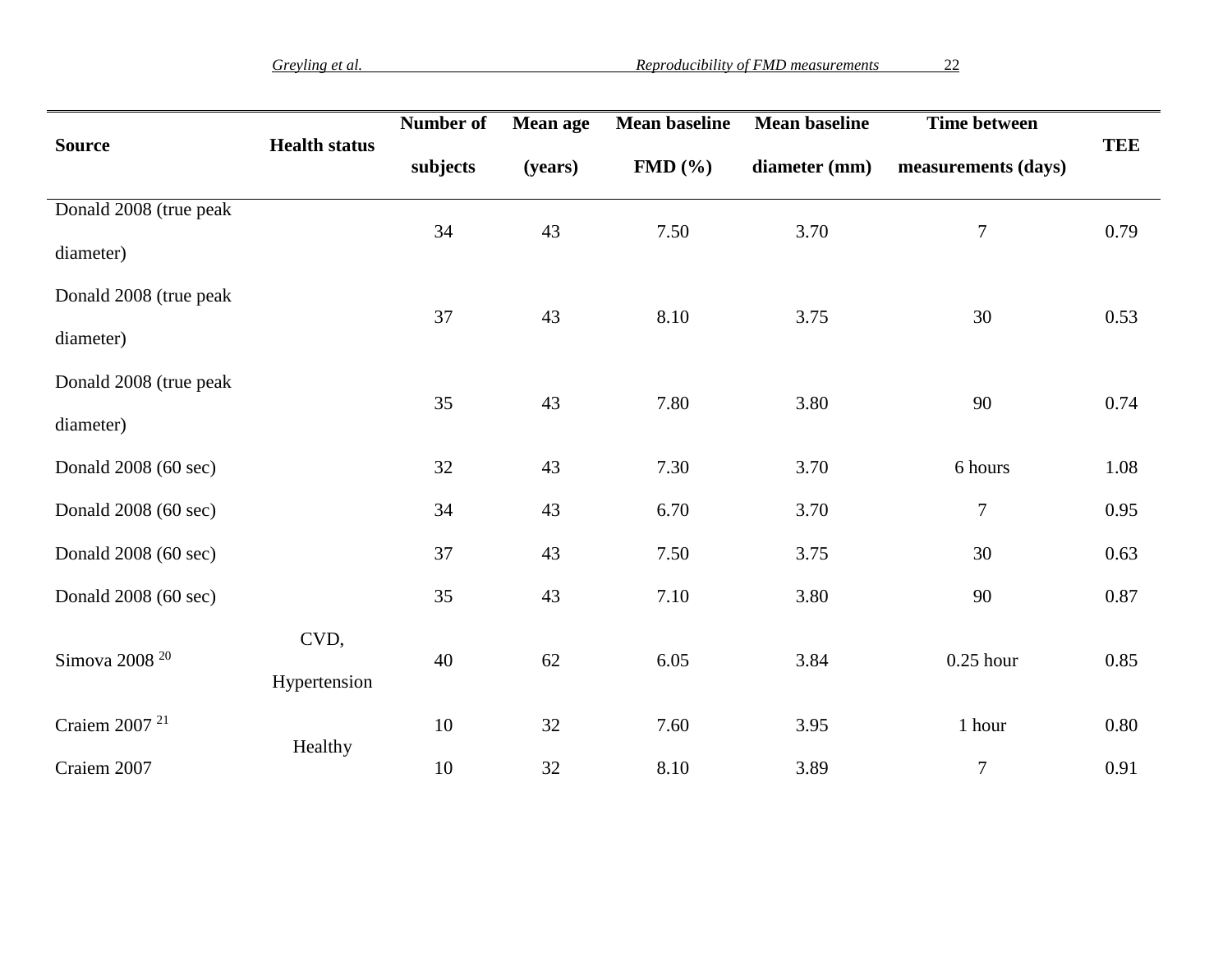|                              |                             | Number of    | <b>Mean age</b> | <b>Mean baseline</b> | <b>Mean baseline</b> | <b>Time between</b> |            |
|------------------------------|-----------------------------|--------------|-----------------|----------------------|----------------------|---------------------|------------|
| <b>Source</b>                | <b>Health status</b>        | subjects     | (years)         | FMD(%)               | diameter (mm)        | measurements (days) | <b>TEE</b> |
| Craiem 2007                  |                             | 26           | 44              | 6.98                 | 3.97                 | 1 hour              | 1.34       |
| Craiem 2007                  | $\ensuremath{\mathrm{CVD}}$ | 26           | 44              | 5.66                 | 4.15                 | 30                  | 0.96       |
| Harris 2007 <sup>22</sup>    | Healthy                     | $\mathbf{9}$ | 57              | 7.80                 | 4.11                 | $\sqrt{2}$          | 1.32       |
| Meirelles 2007 <sup>23</sup> |                             | 10           | 33              | 19.90                | 3.50                 | 1.5 hours           | 2.70       |
| Meirelles 2007               | Healthy                     | 13           | 33              | 16.50                | 3.55                 | 3                   | 2.50       |
| Donald 2006 <sup>24</sup>    | Healthy                     | 16           | 28              | 7.30                 | 3.55                 | $\mathbf{1}$        | 1.63       |
| Harris 2006 <sup>25</sup>    | Healthy                     | 16           | 23              | 9.88                 | 3.74                 | 2 hours             | 0.71       |
| Leeson 2006 $26$             | Healthy                     | 17           | 32              | 4.74                 | 4.05                 | 20                  | 1.22       |
| Elsen 2005 <sup>27</sup>     | Healthy                     | 15           | 23              | 4.61                 | 4.04                 | $\mathbf 1$         | 0.63       |
| Sejda 2005 $^\mathrm{28}$    |                             | 18           | 28              | 5.95                 | 4.04                 | $\tau$              | 3.89       |
| Sejda 2005                   | Healthy                     | 18           | $28\,$          | 4.23                 | 4.15                 | $\tau$              | 1.63       |
| Stoner 2004 <sup>29</sup>    | Healthy                     | $\mathbf{9}$ | 23              | 10.20                | 3.90                 | $\mathbf{2}$        | 3.26       |
| West 2004 30                 |                             | 18           | 55              | 5.57                 | 4.01                 | $\boldsymbol{7}$    | 0.81       |
| <b>West 2004</b>             | Diabetes                    | 18           | 55              | 5.57                 | 4.01                 | 14                  | 1.07       |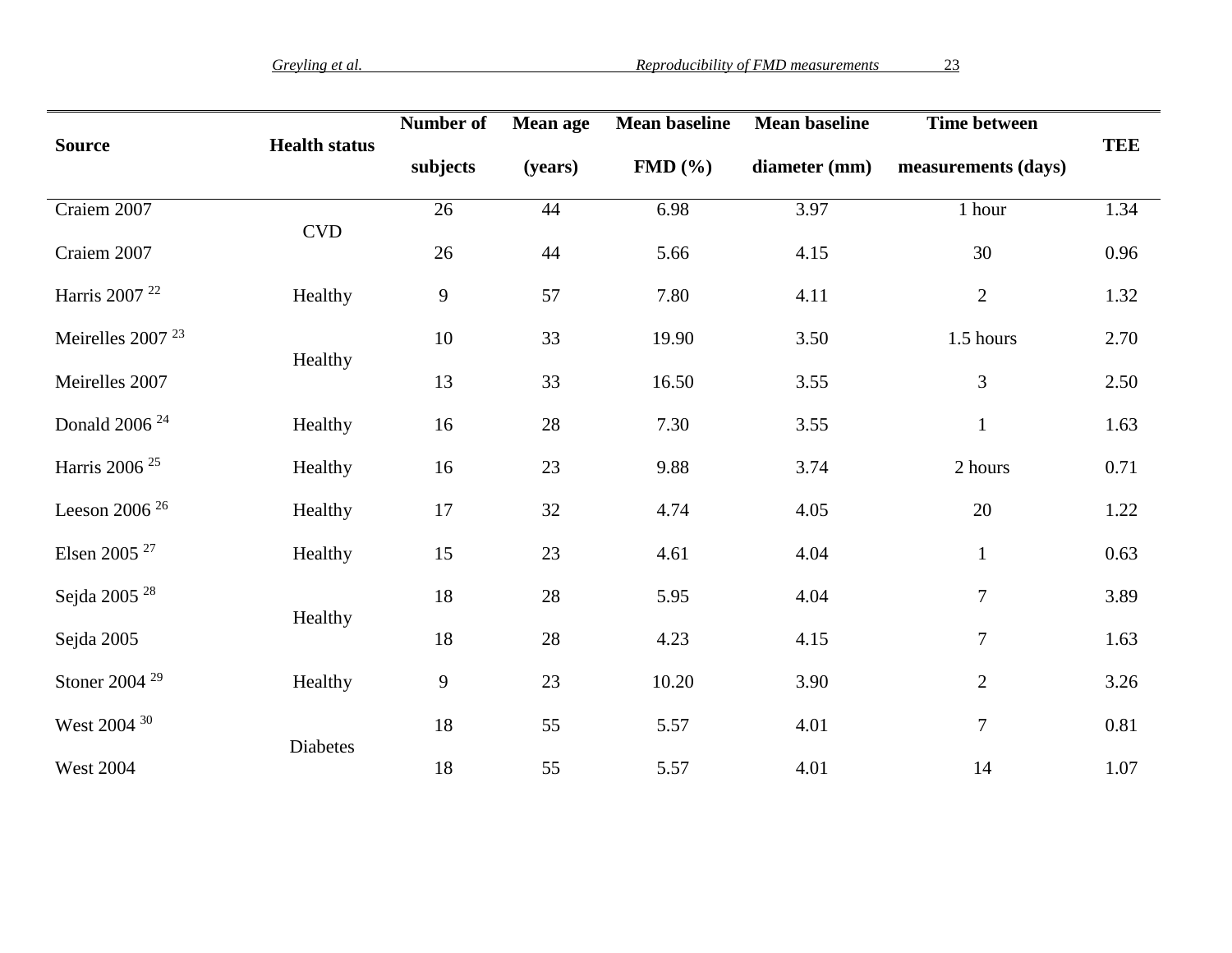|                               |                             | Number of | <b>Mean age</b> | <b>Mean baseline</b> | <b>Mean baseline</b> | <b>Time between</b> |            |
|-------------------------------|-----------------------------|-----------|-----------------|----------------------|----------------------|---------------------|------------|
| <b>Source</b>                 | <b>Health status</b>        | subjects  | (years)         | FMD(%)               | diameter (mm)        | measurements (days) | <b>TEE</b> |
| Sidhu 2002 <sup>31</sup>      | Healthy                     | 12        | 36              | 5.38                 | 3.94                 | 20                  | 0.37       |
| Sidhu 2002                    | $\ensuremath{\mathrm{CVD}}$ | 12        | 62              | 1.80                 | 4.29                 | 20                  | 0.33       |
| Beux 2001 <sup>32</sup>       |                             | 38        | 44              | 6.62                 | 4.41                 | 1 hour              | 1.97       |
| <b>Beux 2001</b>              | Healthy                     | 38        | 44              | 4.32                 | 4.41                 | 1 hour              | 1.22       |
| De Roos 2001 33               | Healthy                     | 34        | 27              | 4.13                 | 3.90                 | 25                  | 2.01       |
| Herrington 2001 <sup>34</sup> | Healthy                     | 127       | 79              | 2.63                 | 4.53                 | $\tau$              | 0.79       |
| Herrington 2001               |                             | 30        | 45              | 7.87                 | 4.35                 | $\tau$              | 1.46       |
| Woodman 2001 <sup>35</sup>    | Healthy                     | 24        | 55              | 6.60                 | 4.06                 | $\tau$              | 0.71       |
| Lind 2000 36                  | Healthy                     | 10        | $22\,$          | 7.40                 | 3.55                 | 2 hours             | 2.19       |
| <b>Lind 2000</b>              |                             | 10        | 22              | 7.40                 | 3.55                 | 21                  | 2.82       |
| Preik 2000 <sup>37</sup>      | Healthy                     | $8\,$     | $28\,$          | 10.60                | 3.62                 | 20                  | 1.06       |
| Liang 1998 $38$               | Healthy                     | 30        | 44              | 10.80                | 3.84                 | 18                  | 2.01       |
| Hardie 1997 <sup>39</sup>     | Healthy                     | 19        | 36              | 3.00                 | 3.78                 | 90                  | 4.83       |
| 434                           |                             |           |                 |                      |                      |                     |            |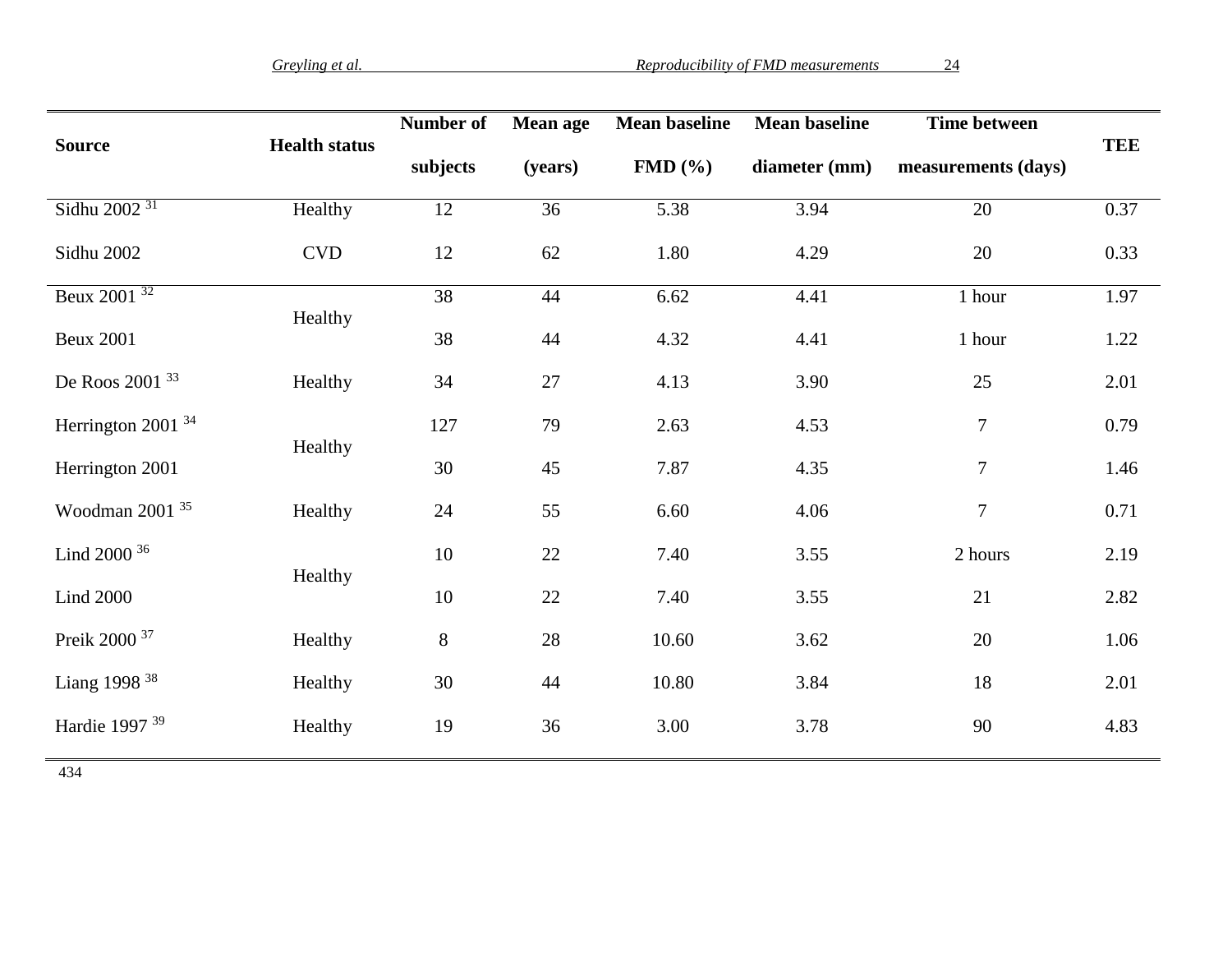| <b>Adherence Score Characteristic</b>                                       | Median (IQR) %FMD TEE |      |                        |             |      |                      |              |
|-----------------------------------------------------------------------------|-----------------------|------|------------------------|-------------|------|----------------------|--------------|
| <b>Subject preparation</b>                                                  | $\mathbf n$           |      | $\mathbf{N}\mathbf{0}$ | $\mathbf n$ |      | Yes                  | $\mathbf{p}$ |
| Fasting state (>6h)                                                         | 21                    | 1.08 | $(0.83 - 2.10)$        | 27          | 0.96 | $(0.80 - 1.47)$      | 0.38         |
| No smoking/tobacco consumption prior to measurement (>6h)                   | 22                    | 0.89 | $(0.73 - 1.22)$        | 26          | 1.30 | $(0.89 - 2.55)$      | $0.01$       |
| No habitual exercise prior to measurement (>48h)                            | 31                    | 1.22 | $(0.89-1.97)$          | 17          | 0.87 | $(0.72 - 1.36)$      | 0.07         |
| No food/beverages that contain alcohol and/or caffeine for $>12$ h          | 31                    |      | $1.06$ $(0.79-1.97)$   | 17          | 1.04 | $(0.82 - 1.40)$      | 0.6          |
| No polyphenol-rich food/beverages (cocoa, tea, fruit juices) for $>18$ h    | 45                    | 1.04 | $(0.79-1.63)$          | 3           | 1.15 | $(0.83 - 2.91)$      | 0.6          |
| No vitamins for at least 72h                                                | 44                    | 1.05 | $(0.80 - 1.63)$        | 4           | 0.99 | $(0.68 - 2.47)$      | 0.8          |
| Vasoactive medications withheld/noted on the morning of the study           | 26                    | 1.01 | $(0.79-1.98)$          | 22          |      | $1.06$ $(0.84-1.51)$ | 0.8          |
| Supine position; $\geq$ 15 min rest in a quiet, temperature controlled room | 30                    | 1.01 | $(0.80 - 1.72)$        | 18          | 1.10 | $(0.82 - 1.60)$      | 1.0          |
| Repeated measurements standardised to timing of the menstrual cycle         | 36                    | 1.01 | $(0.79-1.89)$          | 12          |      | $1.06$ $(0.84-1.59)$ | 0.7          |
| Repeated measurements done in fixed time windows (same time of day)         | $\tau$                | 1.22 | $(0.94 - 1.47)$        | 41          | 0.96 | $(0.79-1.80)$        | 0.5          |
| <b>Image acquisition</b>                                                    |                       |      |                        |             |      |                      |              |
| Diameter measurements recorded continuously over the cardiac cycle          | 35                    | 1.22 | $(0.85 - 2.01)$        | 13          | 0.88 | $(0.75 - 0.95)$      | $0.01$       |
| Diameter measurements obtained during end diastole only                     | 15                    | 0.89 | $(0.79-1.15)$          | 33          | 1.22 | $(0.83 - 2.01)$      | 0.06         |

# 435 **Table 2.** Relationship of individual components of the adherence score with FMD TEE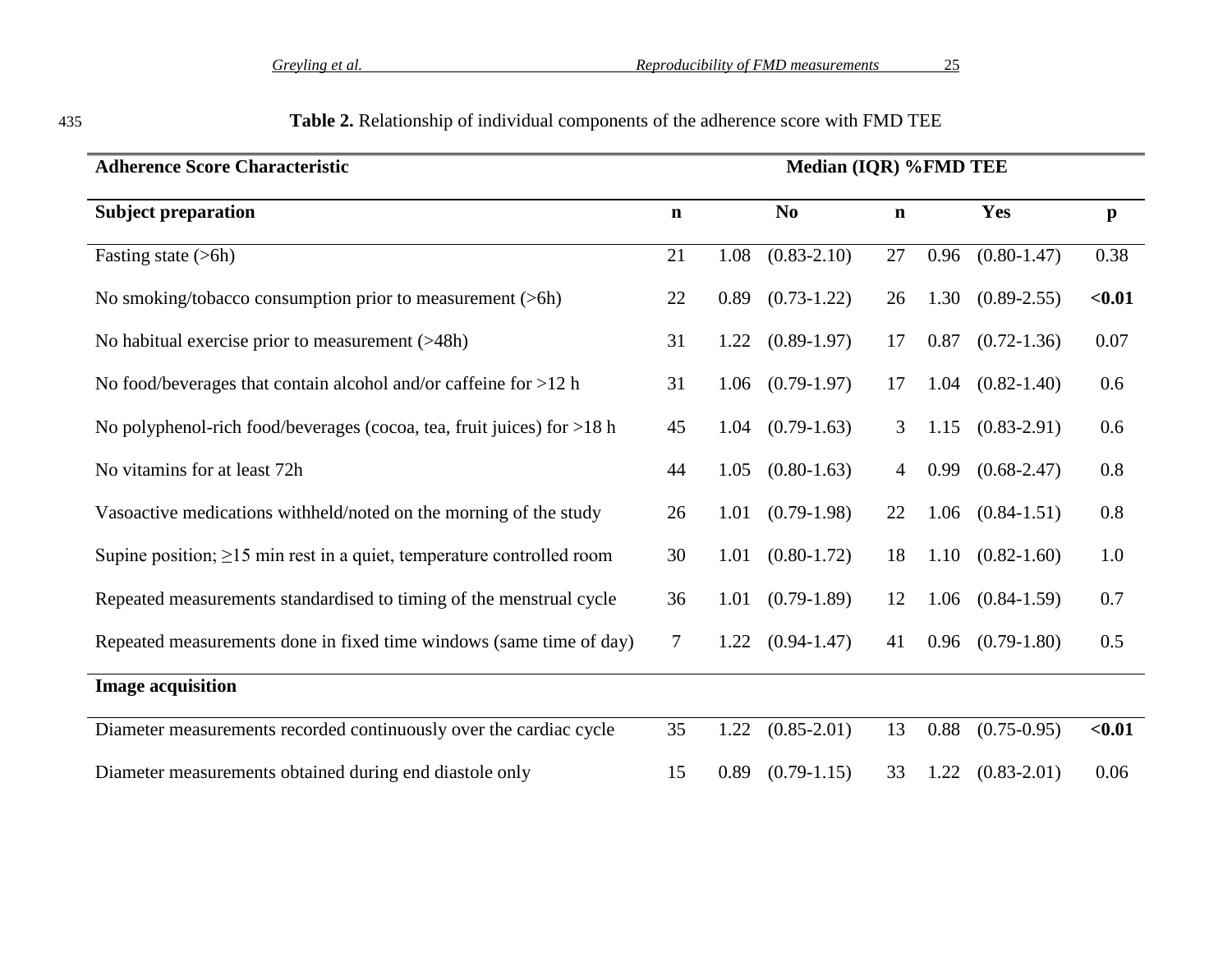| <b>Adherence Score Characteristic</b>                               | Median (IQR) %FMD TEE |      |                 |    |      |                 |        |
|---------------------------------------------------------------------|-----------------------|------|-----------------|----|------|-----------------|--------|
| Simultaneous acquisition of pulse-wave Doppler velocity signal      | 20                    | 1.40 | $(0.86 - 2.15)$ | 28 | 0.94 | $(0.79-1.21)$   | 0.05   |
| for quantification of shear stimulus                                |                       |      |                 |    |      |                 |        |
| <b>Image analysis</b>                                               |                       |      |                 |    |      |                 |        |
| Analysis using automated edge detection and wall tracking software  | 13                    | 2.19 | $(1.47 - 2.87)$ | 35 | 0.91 | $(0.79-1.22)$   | < 0.01 |
| FMD calculation point (true peak diameter)                          | 17                    | 1.63 | $(0.94 - 2.76)$ | 31 | 0.91 | $(0.79-1.28)$   | < 0.01 |
| Lab data                                                            |                       |      |                 |    |      |                 |        |
| Use of experienced sonographers reported                            | 20                    | 1.09 | $(0.73 - 2.38)$ | 28 | 1.05 | $(0.82 - 1.47)$ | 0.7    |
| Same sonographers paired to same subjects for repeated measurements | 8                     | 1.10 | $(0.86 - 1.44)$ | 40 | 1.01 | $(0.79-1.89)$   | 0.8    |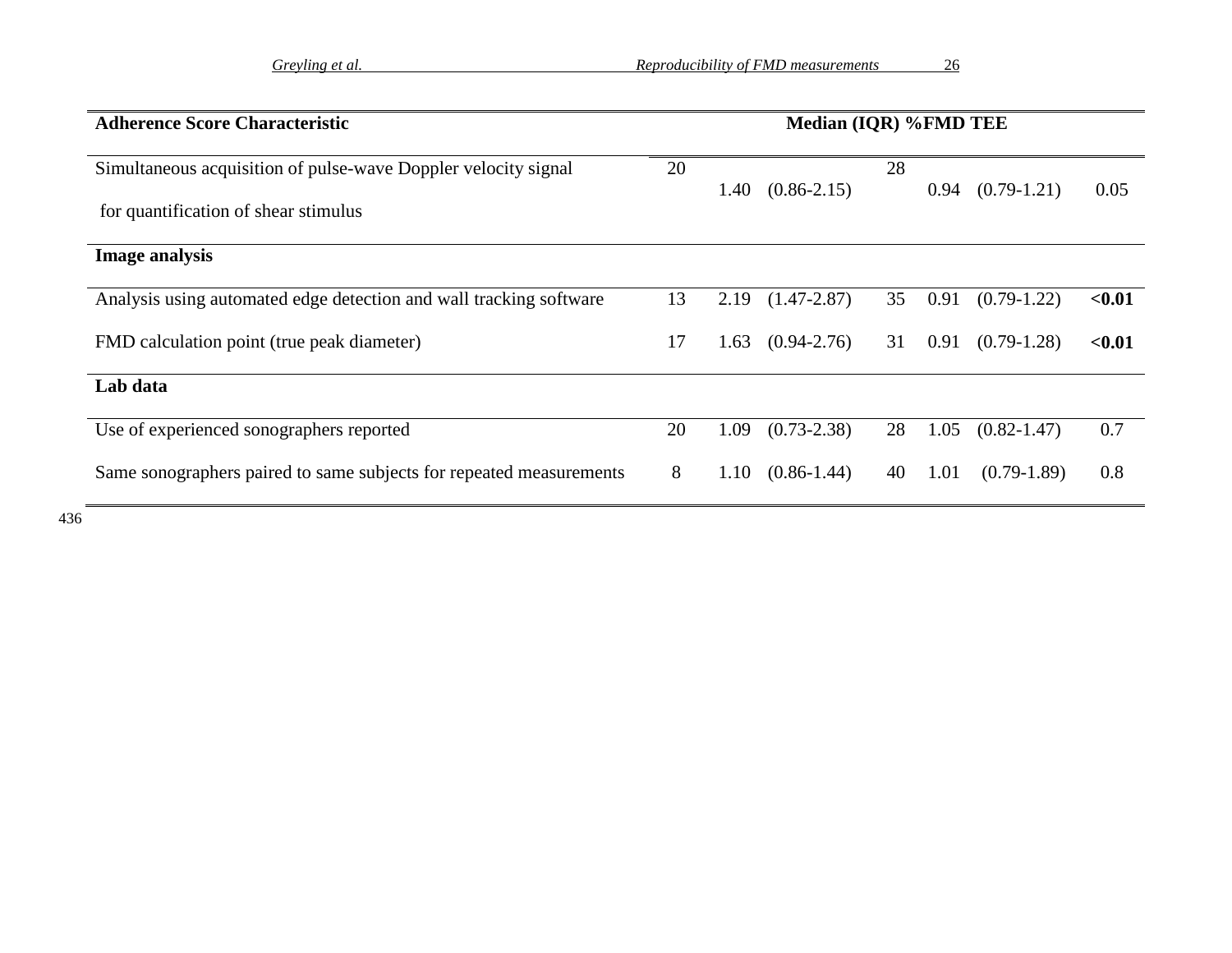| <b>Continuous variables</b> | <b>Adjusted Pearson</b> | <b>P-values</b> |
|-----------------------------|-------------------------|-----------------|
|                             | $\mathbf{R}^2$          |                 |
| Age (years)                 | $-0.18$                 | $0.01$          |
| Baseline FMD $(\%)\ddagger$ | 0.11                    | 0.01            |
| Baseline diameter (mm)      | $-0.02$                 | 0.15            |
| Number of subjects (n)      | $-0.001$                | 0.33            |

437 **Table 3.** Relationship of subject- and methodology-related characteristics with FMD TEE

| <b>Categorical variables</b>       |    | Median (IQR) %FMD TTE |                         |             |      |                      |                 |  |
|------------------------------------|----|-----------------------|-------------------------|-------------|------|----------------------|-----------------|--|
|                                    | n  |                       | N <sub>0</sub>          | $\mathbf n$ |      | Yes                  | <b>P-values</b> |  |
| CVD risk                           | 37 | 1.15                  | $(0.79 - 2.01)$         | 11          | 0.94 | $(0.85 - 1.07)$      | 0.31            |  |
| Distal occlusion cuff<br>placement | 5  | 2.01                  | $(0.91-2.6)$            | 43          | 1.04 | $(0.79-1.47)$        | 0.17            |  |
| Stereostatic probe holder          | 18 | 1.82                  | $(1.02 - 2.85)$         | 30          |      | $0.92$ $(0.73-1.22)$ | < 0.01          |  |
| Experienced centre*                | 23 |                       | $1.32 \quad (0.88-2.5)$ | 25          | 0.91 | $(0.80-1.19)$        | 0.01            |  |
| Time between repeated              |    |                       |                         |             |      |                      |                 |  |
| measurements above                 | 18 | 0.94                  | $(0.81 - 1.72)$         | 30          | 1.06 | $(0.71 - 1.61)$      | 0.77            |  |
| median†                            |    |                       |                         |             |      |                      |                 |  |

438 ‡ Baseline FMD refers to the first of the two repeated measurements

439 \*Centre experience was defined as the number of previous studies on FMD published by the

440 principle author of each included study. The effect of centre experience was examined by

441 comparing the %FMD TEE of studies below (No) and above (yes) the median number of

442 previously published FMD studies.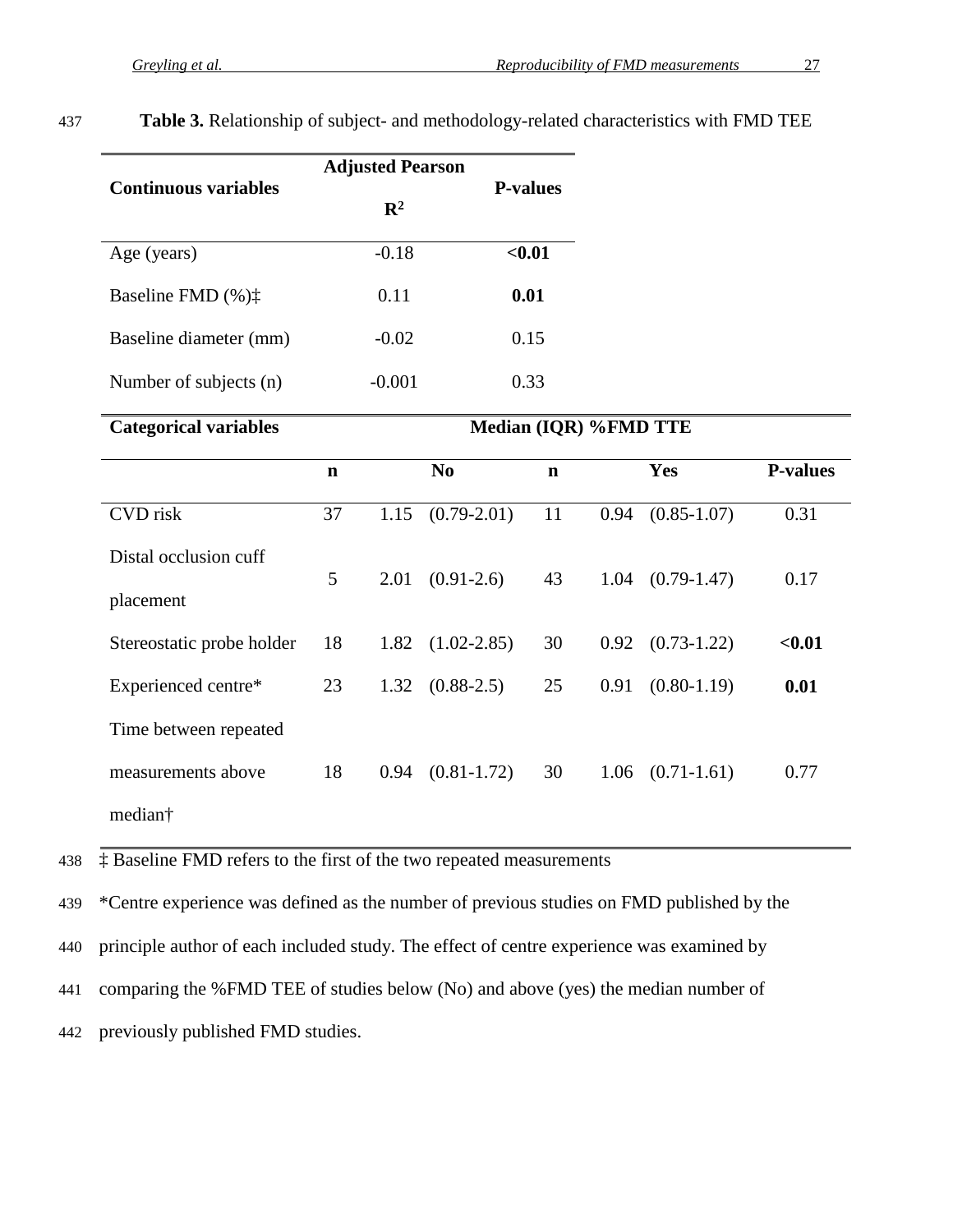- †The effect of the time duration between studies was examined by comparing the %FMD TEE of
- studies below (no) and above (yes) the median duration of 7 days.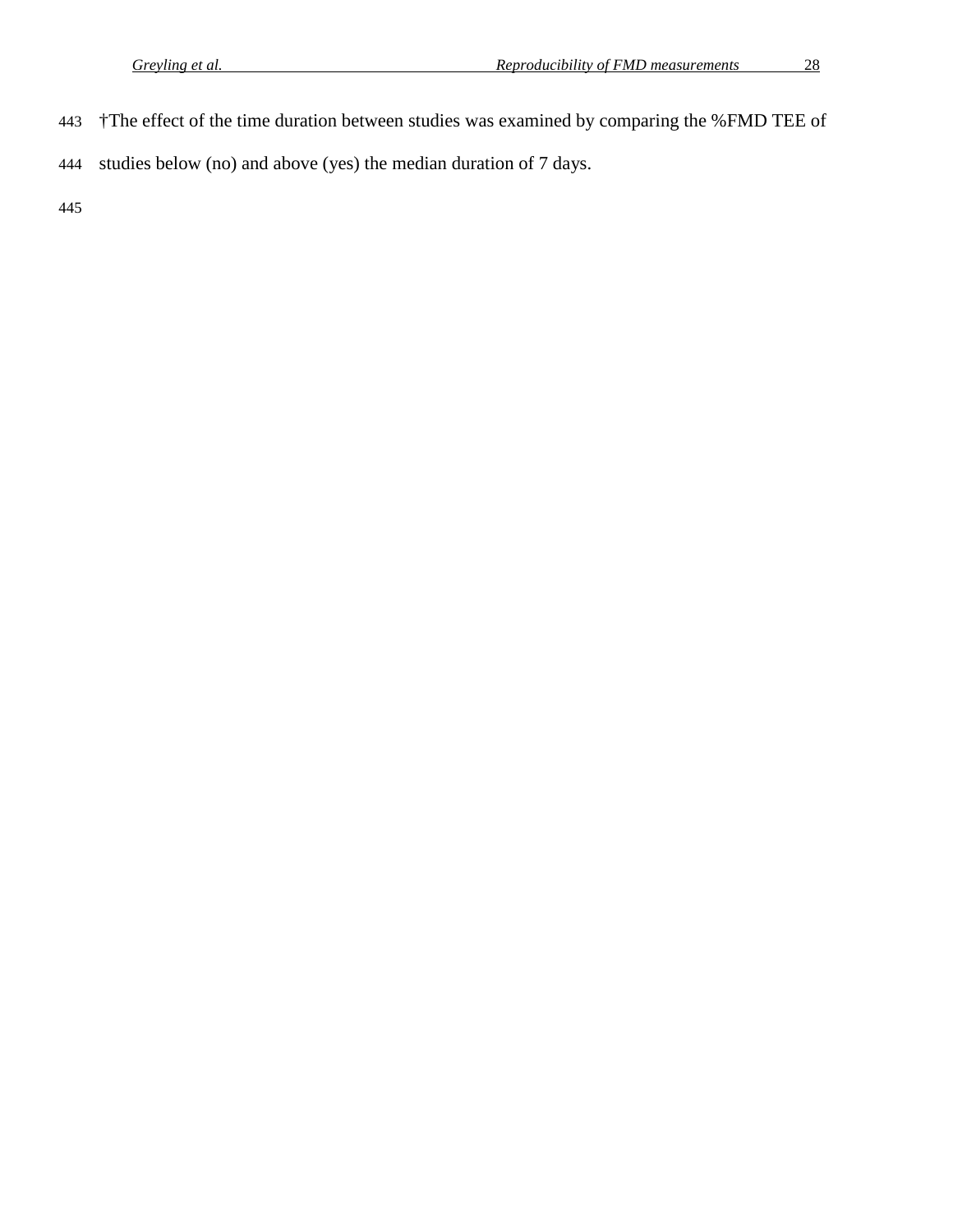446 **Table 4**. Relation of the adherence score, subject- and methodological factors with the

447 reproducibility of the FMD measurement

| Stepwise Regression Analysis (model Adj $R^2=0.51$ ) |         |                 |                |  |  |  |  |  |
|------------------------------------------------------|---------|-----------------|----------------|--|--|--|--|--|
| <b>Variable</b>                                      | β       | 95% CI          | <b>P-value</b> |  |  |  |  |  |
| Adherence Score (unit)                               | $-0.16$ | $-0.24; -0.07$  | < 0.01         |  |  |  |  |  |
| Age (year)                                           | $-0.01$ | $-0.02; -0.001$ | 0.03           |  |  |  |  |  |
| Stereostatic probe holder (yes)                      | $-0.19$ | $-0.06; -0.33$  | < 0.01         |  |  |  |  |  |

448 The regression coefficient β represents the increase in the log FMD TEE per unit increase in each

449 factor. Baseline FMD and Centre experience did not remain in the model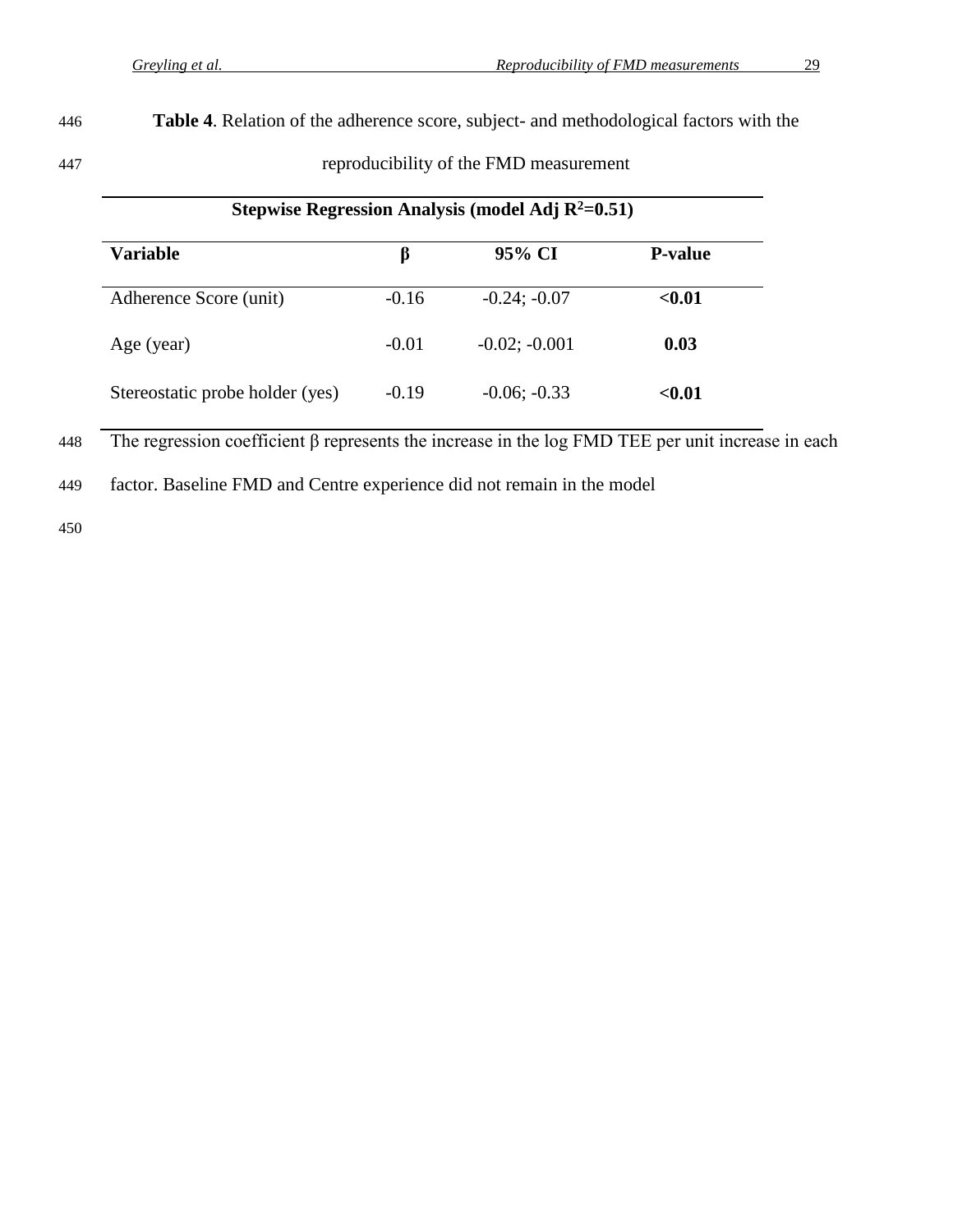# **FIGURES:**

# **Figure 1:**